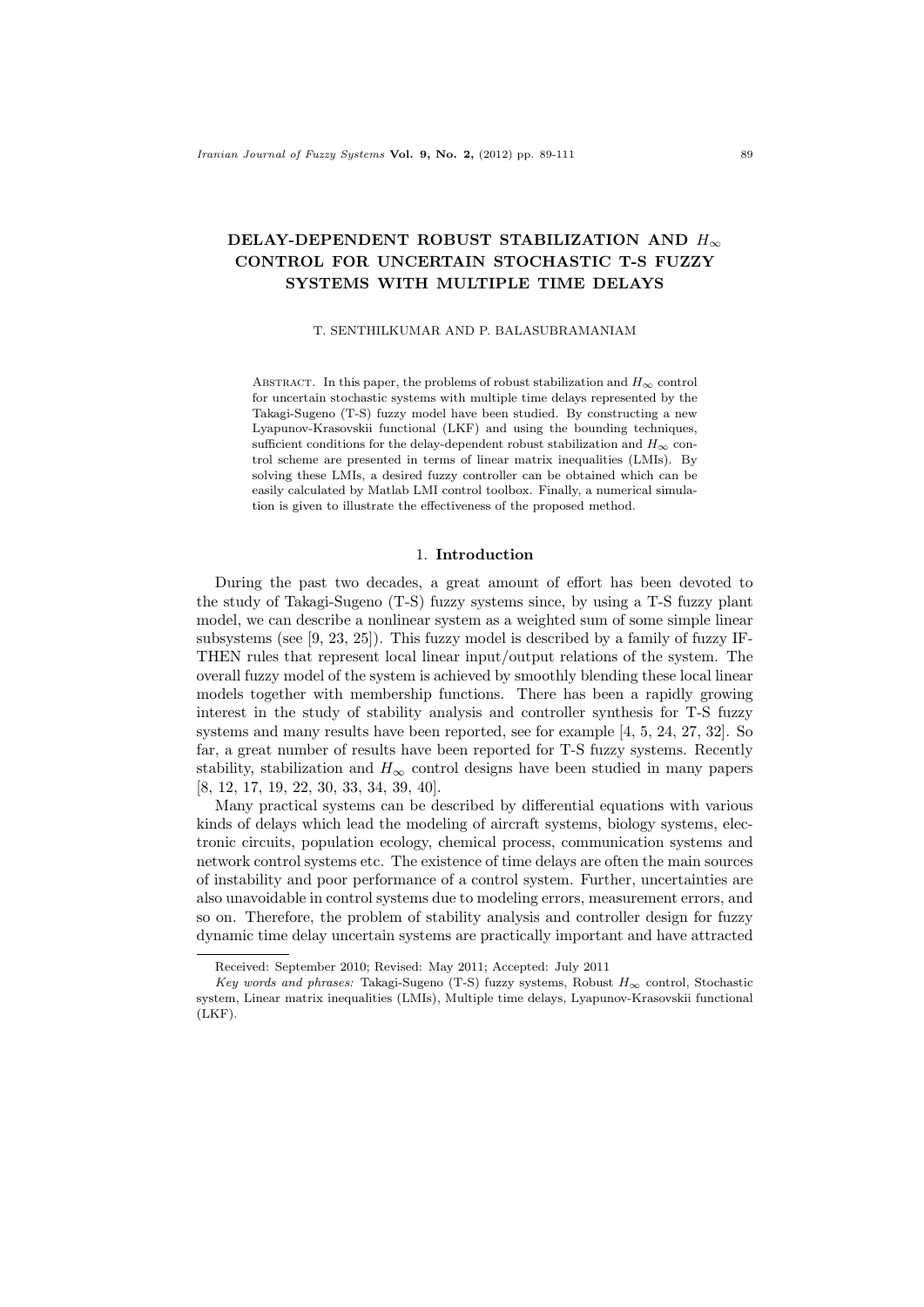considerable attention over the past years, see for example in [4, 7, 11, 30, 32, 40] and references therein. Most of the results can be classified into two types: delayindependent results as reported in [4, 32] and delay-dependent results as described in [7, 11]. Generally, delay-dependent approaches are less conservative than the delay-independent ones since the results depend explicitly on time delay. Recently, robust  $H_{\infty}$  fuzzy control for multiple time delays are considered in [14, 35], and fuzzy  $H_{\infty}$  filter design for multiple time delays has been addressed in [36].

On the other hand, modeling and control design for stochastic systems play an important role in many industrial fields. In recent years, increasing efforts have been made to study stochastic systems with time delays [1, 2, 6, 10, 13, 29, 31]. Recently, the T-S fuzzy model-based frameworks are introduced to attack nonlinear stochastic systems. The linear matrix inequalities (LMIs) approach for robust stability analysis of stochastic fuzzy systems with time delays has been proposed by [26]. Delay-dependent stabilization problems for time delay stochastic fuzzy systems have been concerned in [16, 38]. Fuzzy model-based control of nonlinear stochastic systems with time delays has been studied in [15]. A guaranteed cost control problem for a class of uncertain stochastic fuzzy systems with multiple time delays has been discussed in [37]. To the best of our knowledge, the robust stabilization and  $H_{\infty}$  control for uncertain stochastic systems with multiple time delays represented by the Takagi-Sugeno (T-S) fuzzy model have not been fully investigated yet, which are very important in both theories and applications, which motivates our research.

This paper is organized as follows. In section 2, the problem formulation and related preliminaries are presented. Some sufficient condition for the robust stochastic stabilization and  $H_{\infty}$  control problem are presented in sections 3 and 4, respectively. Section 5 demonstrates a numerical example. Finally, the paper is concluded in section 6.

**Notations.** The following fairly standard notations are used throughout this paper.  $\mathbb{R}^n$  and  $\mathbb{R}^{n \times m}$  denote, respectively, the *n* dimensional Euclidean space and the set of all  $n \times m$  real matrices. The superscript *T* denotes transpose and the notation  $X \geq Y$  (respectively,  $X > Y$ ) where *X* and *Y* are symmetric matrices, means that  $X - Y$  is positive semi-definite (respectively, positive definite), and *I* denotes the identity matrix with appropriate dimensions.  $L_2[0,\infty)$  is the space of square integrable vector. Let  $\tau > 0$  and  $C([-\tau, 0]; \mathbb{R}^n)$  denotes the family of continuous functions  $\varphi$  from  $[-\tau, 0]$  to  $\mathbb{R}^n$  with the norm  $||\varphi|| = \sup_{-\tau \leq \theta \leq 0} |\varphi(\theta)|$ , where  $|\cdot|$  stands for the Euclidean vector norm and  $||\cdot||_2$  represents the  $L_2[0,\infty)$ norm. Moreover, let  $(\Omega, \mathcal{F}, \{\mathcal{F}_t\}_{t\geq 0}, \mathcal{P})$  be a complete probability space with a filtration  $\{\mathcal{F}_t\}_{t>0}$  satisfying the usual conditions (i.e., the filtration contains all  $\mathcal{P}_t$ null sets and is right continuous). Denote  $L^2$  $\mathcal{F}_0$  ([−*τ*, 0];  $\mathbb{R}^n$ ) by the family of all  $\mathcal{F}_0$ measurable  $C([- \tau, 0]; \mathbb{R}^n)$  - valued random variables  $\xi = \{\xi(\theta) : -\tau \leq \theta \leq 0\}$  such that  $\sup_{-\tau \leq \theta \leq 0} \mathcal{E}|\xi(\theta)|^p < \infty$ , where  $\mathcal{E}\{\cdot\}$  stands for the mathematical expectation operator with respect to the given probability measure *P*. The asterisk "*∗*" denotes a matrix that can be inferred by symmetry. Matrices, if not explicitly stated, are assumed to have compatible dimensions.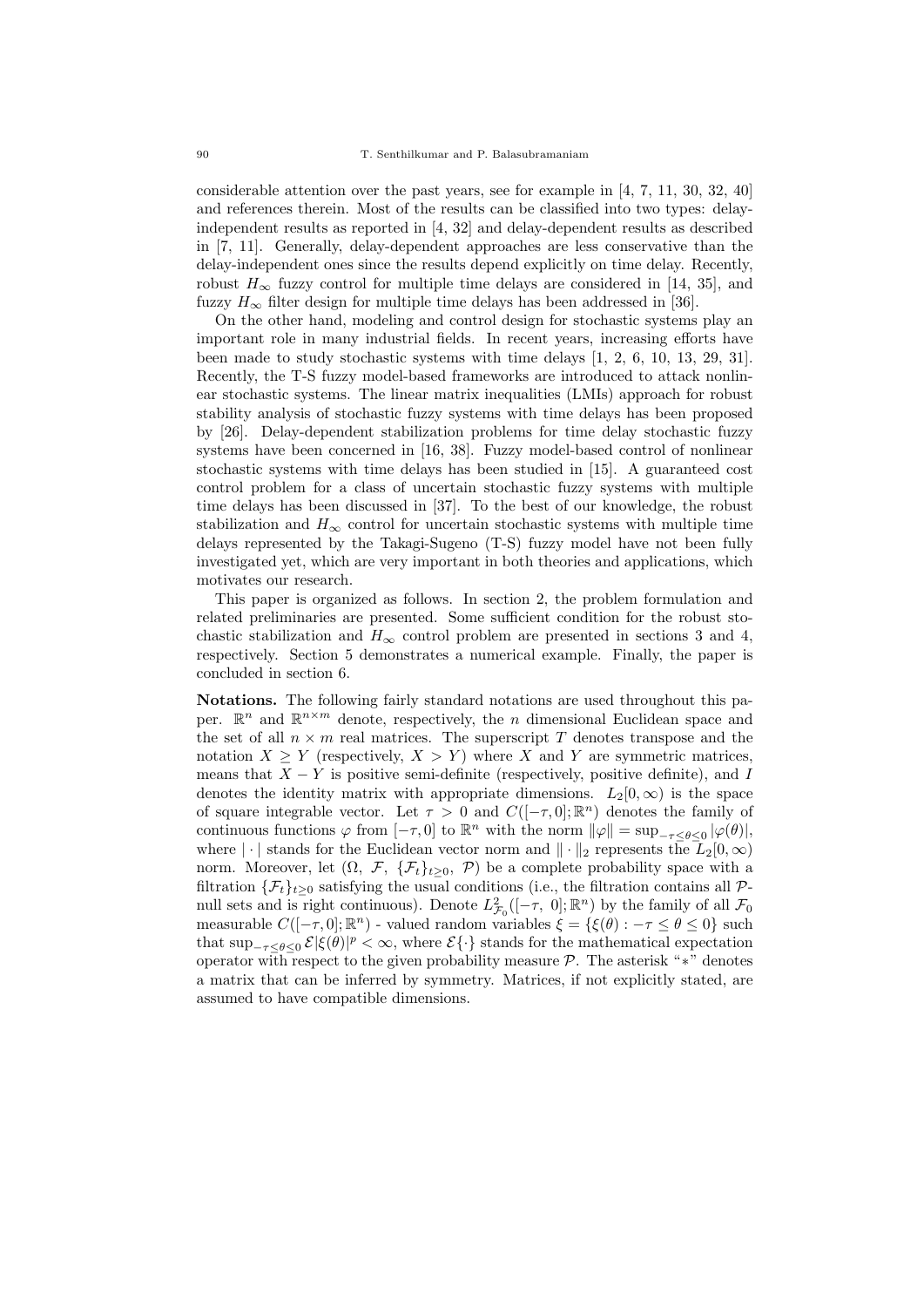Delay-dependent Robust Stabilization and *H<sup>∞</sup>* Control for Uncertain Stochastic T-S Fuzzy ... 91

#### 2. **Problem Formulation and Preliminaries**

Consider the following uncertain stochastic T-S fuzzy model with multiple time delays described by

*Plant rule*  $i$  : IF  $\theta_1(t)$  is  $\eta_{i1}$  and  $\cdots$  and  $\theta_p(t)$  is  $\eta_{ip}$  THEN

$$
\begin{aligned} \text{($\Sigma$)}: \ dx(t) &= \Big[ \sum_{k=0}^{m} (A_{ik} + \Delta A_{ik}(t))x(t - \tau_k) + (B_{1i} + \Delta B_{1i}(t))u(t) + B_{vi}v(t) \Big] dt \\ &+ \Big[ \sum_{k=0}^{m} (D_{ik} + \Delta D_{ik}(t))x(t - \tau_k) + (B_{2i} + \Delta B_{2i}(t))u(t) \\ &+ D_{vi}v(t) \Big] dw(t), \end{aligned} \tag{1}
$$

$$
z(t) = \sum_{k=0}^{m} C_{ik} x(t - \tau_k) + B_{3i} u(t) + C_{vi} v(t), \qquad (2)
$$

$$
x(t) = \phi(t), \quad t \in [-\tau, 0]
$$
\n
$$
(3)
$$

where  $i = 1, 2, \ldots, r$ ; *r* is the number IF-THEN rules;  $\theta_1(t), \ldots, \theta_p(t)$  are the premise variables;  $\eta_{ij}$  are the fuzzy set,  $j = 1, 2, \ldots, p$ ;  $x(t) \in \mathbb{R}^n$  is the state;  $u(t) \in \mathbb{R}^m$  is the control input; and  $v(t) \in \mathbb{R}^p$  is the disturbance input which belongs to  $L_2[0, \infty)$ ;  $z(t) \in \mathbb{R}^q$  is the controlled output vector;  $\tau_0 = 0$ ;  $\tau_k > 0$ ,  $k = 1, \ldots, m$ , denote the state delay;  $\tau = max{\lbrace \tau_k, k \in [1, m] \rbrace}$ ;  $\omega(t)$  is a scalar Brownian motion defined on the probability space  $(\Omega, \mathcal{F}, \{\mathcal{F}_t\}_{t\geq0}, \mathcal{P})$  satisfying  $\mathcal{E}\{\text{dw}(t)\} = 0, \mathcal{E}\{\text{dw}(t)^2\} = dt$ . In the system  $(\Sigma)$ ,  $A_{ik}$ ,  $B_{1i}$ ,  $B_{vi}$ ,  $D_{ik}$ ,  $B_{2i}$ ,  $D_{vi}$ ,  $C_{ik}$ ,  $B_{3i}$  and  $C_{vi}$  are known real constant matrices with appropriate dimensions.  $\Delta A_{ik}(t)$ ,  $\Delta B_{1i}(t)$ ,  $\Delta D_{ik}(t)$ and  $\Delta B_{2i}(t)$  are uncertain matrix functions satisfy the following condition:

$$
\[\Delta A_{ik}(t) \ \Delta B_{1i}(t) \ \Delta D_{ik}(t) \ \Delta B_{2i}(t)\] = E_i F_i(t) \Big[ H_{1ik} \ H_{2i} \ H_{3ik} \ H_{4i} \Big],\tag{4}
$$

where  $E_i$ ,  $H_{1ik}$ ,  $H_{2i}$ ,  $H_{3ik}$  and  $H_{4i}$  are known as real constant matrices with appropriate dimensions and  $F_i(t)$  is an unknown real time-varying matrix function satisfying

$$
F_i^T(t)F_i(t) \le I. \tag{5}
$$

It is assumed that all elements of  $F_i(t)$  are Lebesgue measurable.  $\Delta A_{ik}(t)$ ,  $\Delta B_{1i}(t)$ ,  $\Delta D_{ik}(t)$  and  $\Delta B_{2i}(t)$  are said to be admissible if both (4) and (5) hold. By using center average defuzzifier, product inference and singleton fuzzifier, the global dynamics of the T-S fuzzy system  $(\Sigma)$  can be inferred as

$$
(\hat{\Sigma}): dx(t) = \sum_{i=1}^{r} h_i(\theta(t)) \Big\{ \Big[ \sum_{k=0}^{m} A_{ik}(t) x(t - \tau_k) + B_{1i}(t) u(t) + B_{vi} v(t) \Big] dt + \Big[ \sum_{k=0}^{m} D_{ik}(t) x(t - \tau_k) + B_{2i}(t) u(t) + D_{vi} v(t) \Big] dw(t) \Big\},
$$
\n(6)

$$
z(t) = \sum_{i=1}^{r} h_i(\theta(t)) \Big\{ \sum_{k=0}^{m} C_{ik} x(t - \tau_k) + B_{3i} u(t) + C_{vi} v(t) \Big\},\tag{7}
$$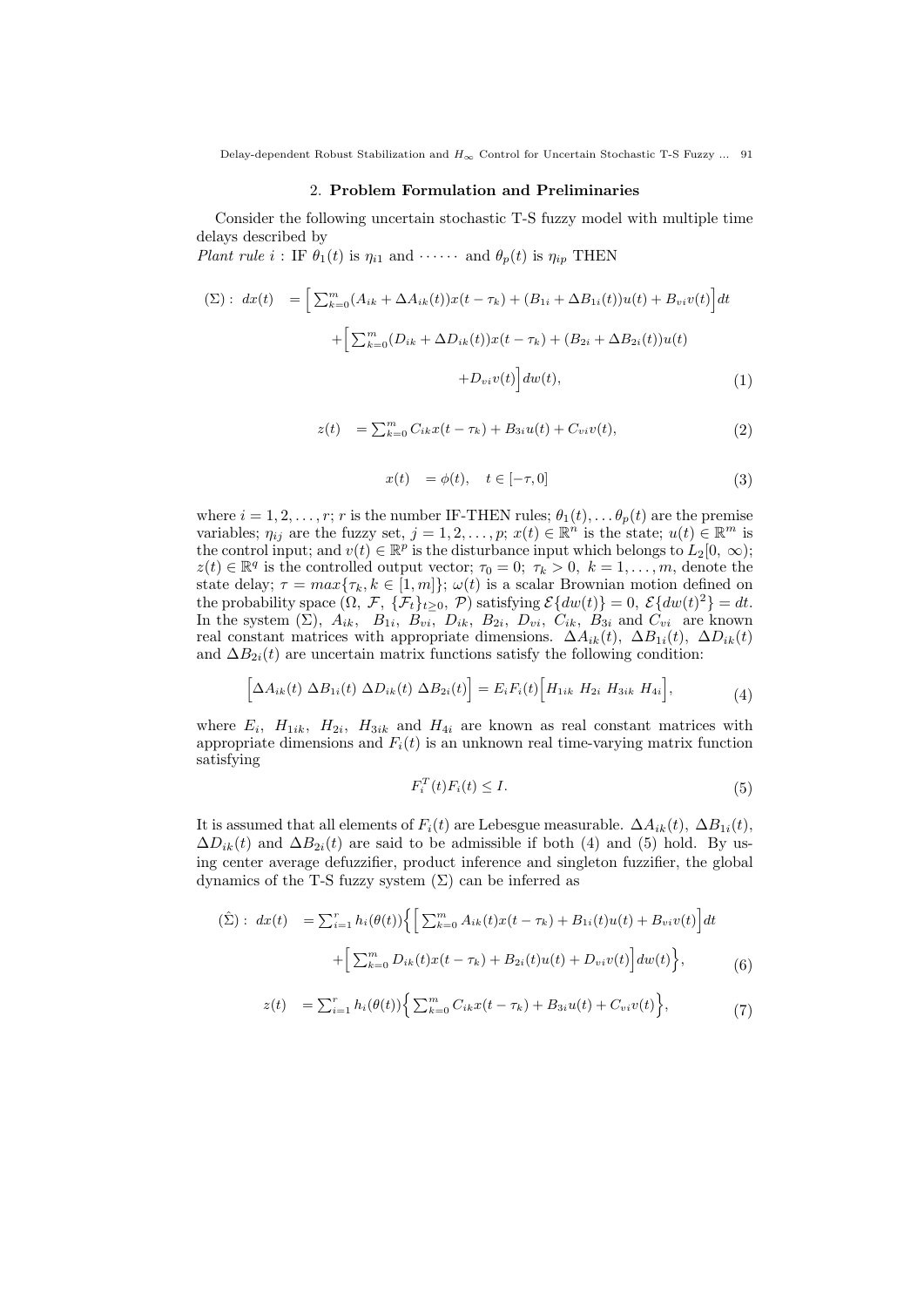$$
x(t) = \phi(t), \quad t \in [-\tau, 0]
$$
\n
$$
(8)
$$

where  $A_{ik}(t) = A_{ik} + \Delta A_{ik}(t)$ ,  $B_{1i}(t) = B_{1i} + \Delta B_{1i}(t)$ ,  $D_{ik}(t) = D_{ik} + \Delta D_{ik}(t)$ ,  $B_{2i}(t) = B_{2i} + \Delta B_{2i}(t)$  with  $h_i(\theta(t)) = \frac{\nu_i(\theta(t))}{\sum_{i=1}^r \nu_i(\theta(t))}, \nu_i(\theta(t)) = \prod_{j=1}^p \eta_{ij}(\theta_j(t)),$  and  $\eta_{ij}(\theta_j(t))$  is the grade of membership value of  $\theta_j(t)$  in  $\eta_{ij}$ . In this paper, we assume that  $\nu_i(\theta(t)) \geq 0$  for  $i = 1, 2, \dots, r$  and  $\sum_{i=1}^r \nu_i(\theta(t)) > 0$  for all *t*. Therefore,  $h_i(\theta(t)) \geq 0$  (for  $i = 1, 2, \dots, r$ ) and  $\sum_{i=1}^r \widetilde{h_i(\theta(t))} = 1$  for all *t*. In the sequel, for simplicity we use  $h_i$  to represent  $h_i(\theta(t))$ .

Based on the parallel distributed compensation schemes, a fuzzy model of a state feedback controller for the system  $(\hat{\Sigma})$  is formulated as follows:

*Control rule i*: IF  $\theta_1(t)$  is  $\eta_{i1}$  and  $\cdots \cdots$  and  $\theta_p(t)$  is  $\eta_{ip}$  THEN

$$
u(t) = K_i x(t), \quad i = 1, 2, \cdots, r.
$$
 (9)

The over all state feedback fuzzy control law is represented by

$$
u(t) = \sum_{i=1}^{r} h_i K_i x(t)
$$
\n(10)

where  $K_i$  ( $i = 1, 2, \dots, r$ ) are the local control gains. Under control law (10), the overall closed-loop system is obtained as follows:

$$
(\tilde{\Sigma}): dx(t) = \Big[\sum_{k=0}^{m} A_{ak}x(t-\tau_k) + B_v v(t)\Big]dt + \Big[\sum_{k=0}^{m} D_{ak}x(t-\tau_k) + D_v v(t)\Big]dw(t),
$$
\n(11)

$$
z(t) = \sum_{k=0}^{m} C_{ak}x(t - \tau_k) + C_v v(t),
$$
\n(12)

$$
x(t) = \phi(t), \quad t \in [-\tau, 0], \tag{13}
$$

where the expressions for  $A_{ak}$ ,  $B_{v}$ ,  $D_{ak}$ ,  $D_{v}$ ,  $C_{ak}$  and  $C_{v}$  are given by

$$
A_{ak} = \begin{cases} \sum_{i=1}^{r} \sum_{j=1}^{r} h_i h_j (A_{ik}(t) + B_{1i}(t) K_j), & \text{for } k = 0\\ \sum_{i=1}^{r} \sum_{j=1}^{r} h_i h_j A_{ik}(t) = \sum_{i=1}^{r} h_i A_{ik}(t), & \text{for } k = 1, 2, ..., m \end{cases}
$$
  
\n
$$
D_{ak} = \begin{cases} \sum_{i=1}^{r} \sum_{j=1}^{r} h_i h_j (D_{ik}(t) + B_{2i}(t) K_j), & \text{for } k = 0\\ \sum_{i=1}^{r} \sum_{j=1}^{r} h_i h_j D_{ik}(t) = \sum_{i=1}^{r} h_i D_{ik}(t), & \text{for } k = 1, 2, ..., m \end{cases}
$$
  
\n
$$
C_{ak} = \begin{cases} \sum_{i=1}^{r} \sum_{j=1}^{r} h_i h_j (C_{ik} + B_{3i} K_j), & \text{for } k = 0\\ \sum_{i=1}^{r} \sum_{j=1}^{r} h_i h_j C_{ik} = \sum_{i=1}^{r} h_i C_{ik}, & \text{for } k = 1, 2, ..., m \end{cases}
$$
  
\n
$$
B_v = \sum_{i=1}^{r} \sum_{j=1}^{r} h_i h_j B_{v_i} = \sum_{i=1}^{r} h_i B_{v_i}, \quad D_v = \sum_{i=1}^{r} \sum_{j=1}^{r} h_i h_j D_{v_i} = \sum_{i=1}^{r} h_i D_{v_i},
$$
  
\n
$$
C_v = \sum_{i=1}^{r} \sum_{j=1}^{r} h_i h_j C_{v_i} = \sum_{i=1}^{r} h_i C_{v_i}.
$$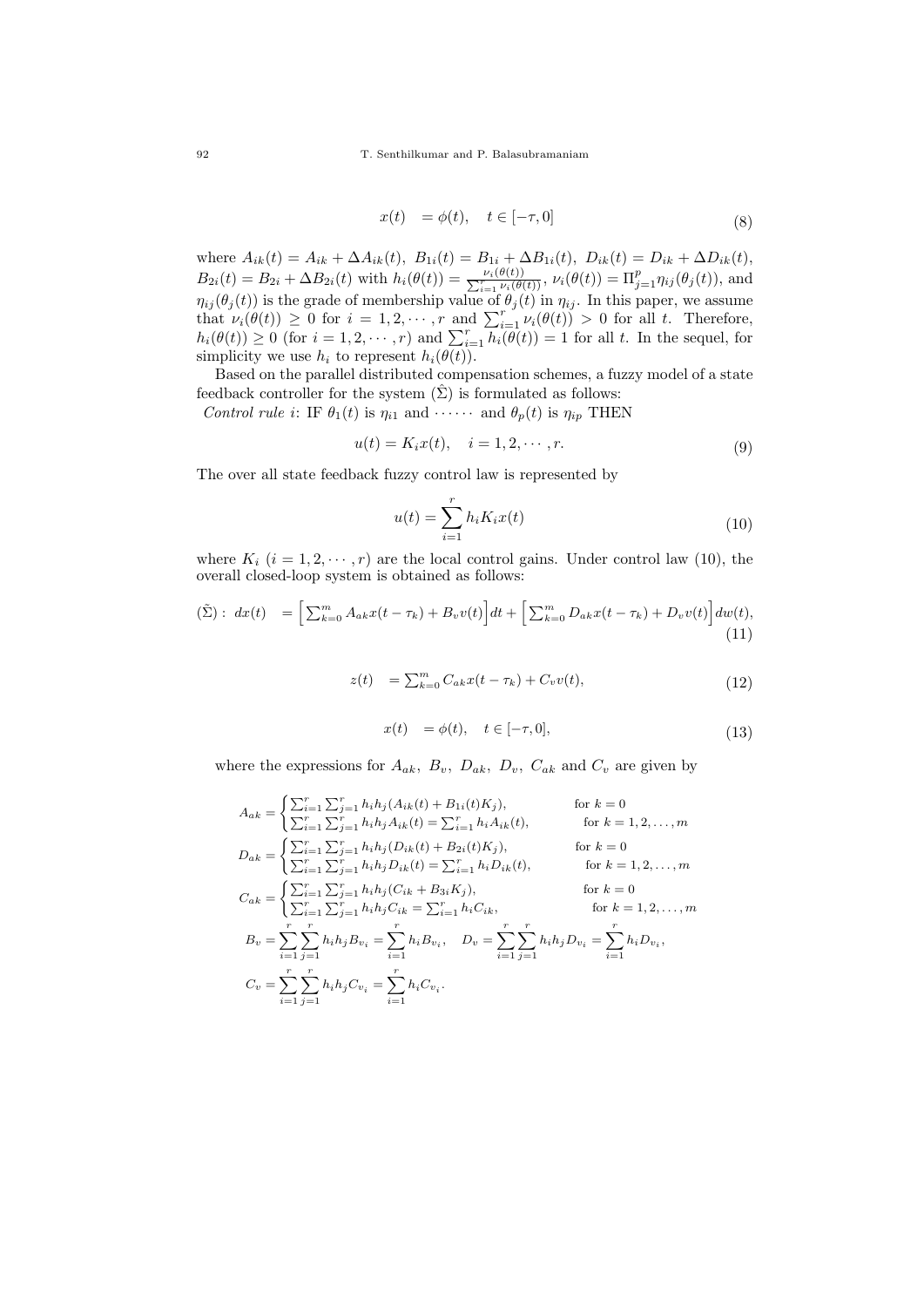Delay-dependent Robust Stabilization and *H<sup>∞</sup>* Control for Uncertain Stochastic T-S Fuzzy ... 93

Throughout the paper we shall adopt the following definition.

**Definition 2.1.** [29] The nominal system (6) and (8) with  $u(t)=0$  and  $v(t)=0$  is said to be mean-square stable if for any  $\varepsilon > 0$ , there exists a  $\delta(\varepsilon) > 0$  such that  $\mathcal{E}\{|x(t)|^2\}<\varepsilon$ ,  $t>0$ , when

$$
\sup_{-\tau \le s \le 0} \mathcal{E}\{|\phi(s)|^2\} < \delta(\varepsilon).
$$

If, in addition

$$
\lim_{t \to \infty} \mathcal{E}\{|x(t)|^2\} = 0,
$$

for any initial conditions, then the nominal system (6) and (8) with  $u(t)=0$ ,  $v(t)=0$ is said to be mean-square asymptotically stable. The uncertain stochastic system (6) and (8) is said to be robustly stochastically stable if the system associated to (6) and (8) with  $u(t)=0$  and  $v(t)=0$  is mean-square asymptotically stable for all admissible uncertainties satifying (4)-(5).

**Definition 2.2.** [29] Given a scalar  $\gamma > 0$ , the unforced stochastic system  $(\Sigma)$  with  $u(t) = 0$  is said to be robustly stochastically stable with disturbance attenuation  $\gamma$ if it is robustly stochastically stable and under zero initial conditions,  $||z(t)||_{\mathcal{E}_2}$ *γ* $||v(t)||_2$  is satisfied for all nonzero  $v(t) \in L_2[0, \infty)$  and all admissible uncertainties satisfying  $(4)-(5)$ , where

$$
||z(t)||_{\mathcal{E}_2} = \left(\mathcal{E}\Big\{\int_0^\infty |z(t)|^2 dt\Big\}\right)^{\frac{1}{2}}.
$$

**Remark 2.3.** This paper, deals with the problems of robust stochastic stabilization and robust  $H_{\infty}$  control for the uncertain stochastic fuzzy system  $(\Sigma)$ . More specifically, for the problem of robust stochastic stabilization, our attention is focused on the design of a memoryless state feedback fuzzy controller such that the resulting closed-loop system is robustly stochastically stable. In this case, the system (11) and (13) with  $v(t) = 0$  is said to be robustly stochastically stabilizable. For the problem of robust  $H_{\infty}$  control, we are concerned with the design of a memoryless state feedback fuzzy controller such that the resulting closed-loop system is robustly stochastically stable with disturbance attenuation  $\gamma$ . In this case, system  $(\Sigma)$  is said to be robustly stochastically stabilizable with disturbance attenuation *γ*.

The following four lemmas are essential to prove the main results in the next sections.

**Lemma 2.4.** [3] *Given constant matrices M, P and Q with appropriate dimensions, where*  $P^T = P$  *and*  $Q^T = Q > 0$ *, then*  $P + M^T Q^{-1} M < 0$  *if and only if*

$$
\left[\begin{array}{cc} P & M^T \\ M & -Q \end{array}\right] < 0 \quad \text{or} \quad \left[\begin{array}{cc} -Q & M \\ M^T & P \end{array}\right] < 0.
$$

**Lemma 2.5.** [28] *For any vectors*  $x, y \in \mathbb{R}^n$ *, matrices*  $P \in \mathbb{R}^{n \times n}$ *, D*  $\in \mathbb{R}^{n \times n}$ *f*  $E \in \mathbb{R}^{n_f \times n}$  and  $F \in \mathbb{R}^{n_f \times n_f}$  with  $P > 0$ ,  $\| F \| \leq 1$ , and scalar  $\varepsilon > 0$ , we have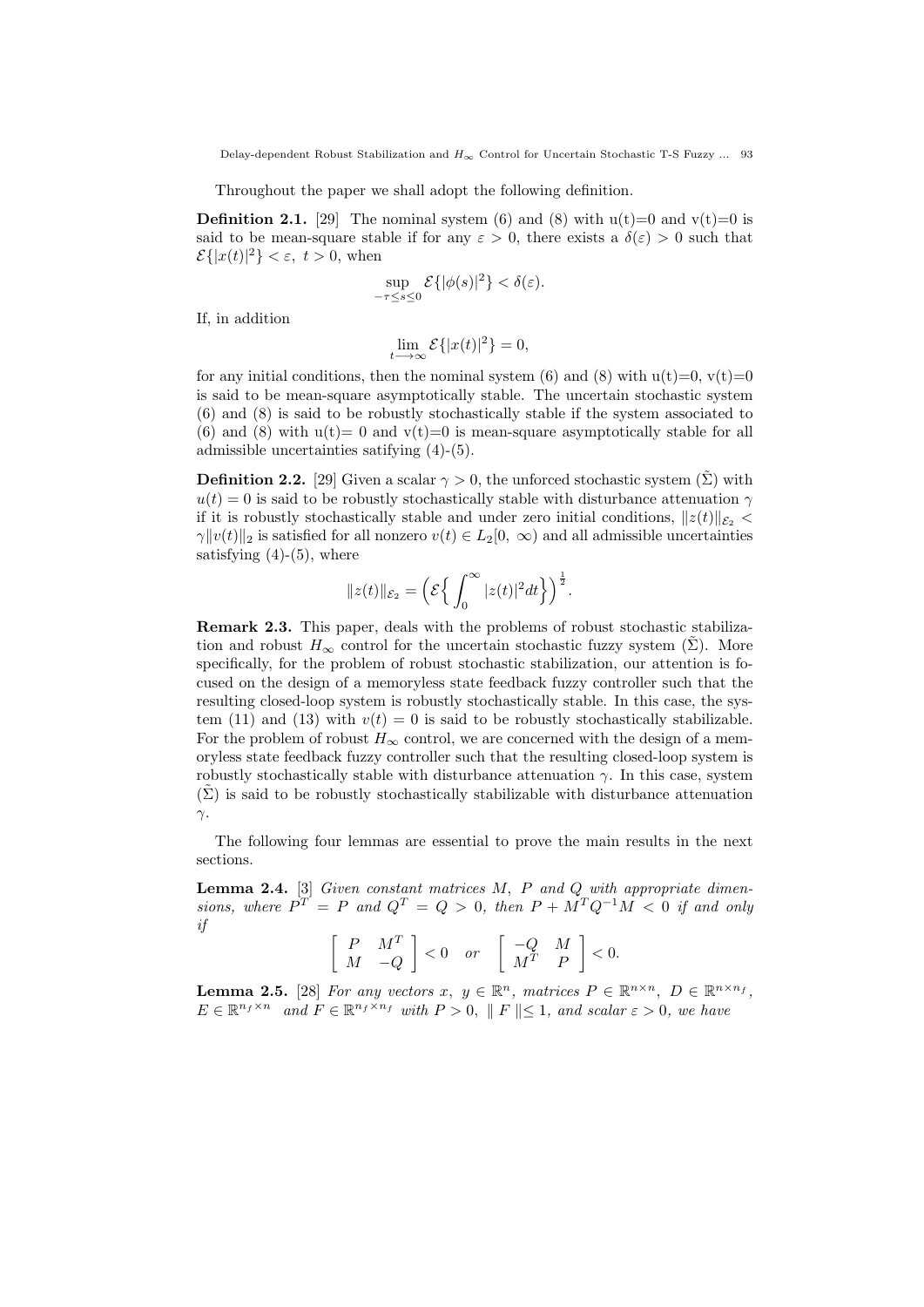- $(a)$   $2x^T y \leq x^T P^{-1} x + y^T P y,$
- $(b)$   $DF E + E^T F^T D^T \leq \varepsilon^{-1} D D^T + \varepsilon E^T E.$

**Lemma 2.6.** [21] *Assume that*  $a(\cdot) \in \mathbb{R}^{n_a}$ ,  $b(\cdot) \in \mathbb{R}^{n_b}$  and  $N \in \mathbb{R}^{n_a \times n_b}$  are *defined on the interval*  $\Omega$ *. Then, for any matrices*  $X \in \mathbb{R}^{n_a \times n_a}$ ,  $Y \in \mathbb{R}^{n_a \times n_b}$  and  $Z \in \mathbb{R}^{n_b \times n_b}$  the following holds

$$
-2\int_{\Omega}a^T(\alpha)Nb(\alpha)d\alpha\leq\int_{\Omega}\left[\begin{array}{c}a(\alpha)\\b(\alpha)\end{array}\right]^T\left[\begin{array}{cc}X&Y-N\\Y^T-N^T&Z\end{array}\right]\left[\begin{array}{c}a(\alpha)\\b(\alpha)\end{array}\right]d\alpha
$$

*where*

$$
\left[\begin{array}{cc} X & Y \\ Y^T & Z \end{array}\right] \geq 0.
$$

**Lemma 2.7.** [11] *For any real matrices*  $X_{ij}$  *for*  $i, j = 1, 2, \ldots, r$ , and  $\Lambda > 0$  with *appropriate dimensions, we have*

$$
\sum_{i=1}^{r} \sum_{j=1}^{r} \sum_{q=1}^{r} \sum_{l=1}^{r} h_i h_j h_q h_l X_{ij}^T \Lambda X_{ql} \le \sum_{i=1}^{r} \sum_{j=1}^{r} h_i h_j X_{ij}^T \Lambda X_{ij}
$$

*where*  $h_i$  (1 ≤ *i* ≤ *r*) *are defined as*  $h_i(\theta(t)) \ge 0$ ,  $\sum_{i=1}^r h_i(\theta(t)) = 1$ .

## 3. **Robust Stochastic Stabilization**

In this section, sufficient conditions for the solvability of the delay-dependent stabilization problem for stochastic fuzzy systems (11) and (13) with  $v(t) = 0$  are going to be derived.

**Theorem 3.1.** *Assume that the controller gains*  $\{K_i\}_{i=1}^r$  *are given. For given scalars*  $\tau_k > 0$ ,  $k = 1, 2, \ldots, m$ , the closed-loop stochastic fuzzy system (11) and (13) with  $v(t) = 0$  *is said to be robustly stochastically stabilizable, if there exist matrices*  $P > 0$ ,  $S_k > 0$ ,  $R_k > 0$ ,  $W_k$ ,  $M_k$ ,  $Q_k > 0$ ,  $k = 1, 2, ..., m$  and scalars  $\varepsilon_{1ij} > 0$ ,  $\varepsilon_{2ij} > 0$   $(1 \leq i \leq j \leq r)$  *such that the following LMIs hold* 

$$
\begin{bmatrix} W_k & M_k \\ * & Q_k \end{bmatrix} \ge 0, \quad 1 \le k \le m \tag{14}
$$

$$
\Psi^{ii} < 0, \quad 1 \le i \le r \tag{15}
$$

$$
\Psi^{ij} + \Psi^{ji} < 0, \quad 1 \le i < j \le r \tag{16}
$$

*where*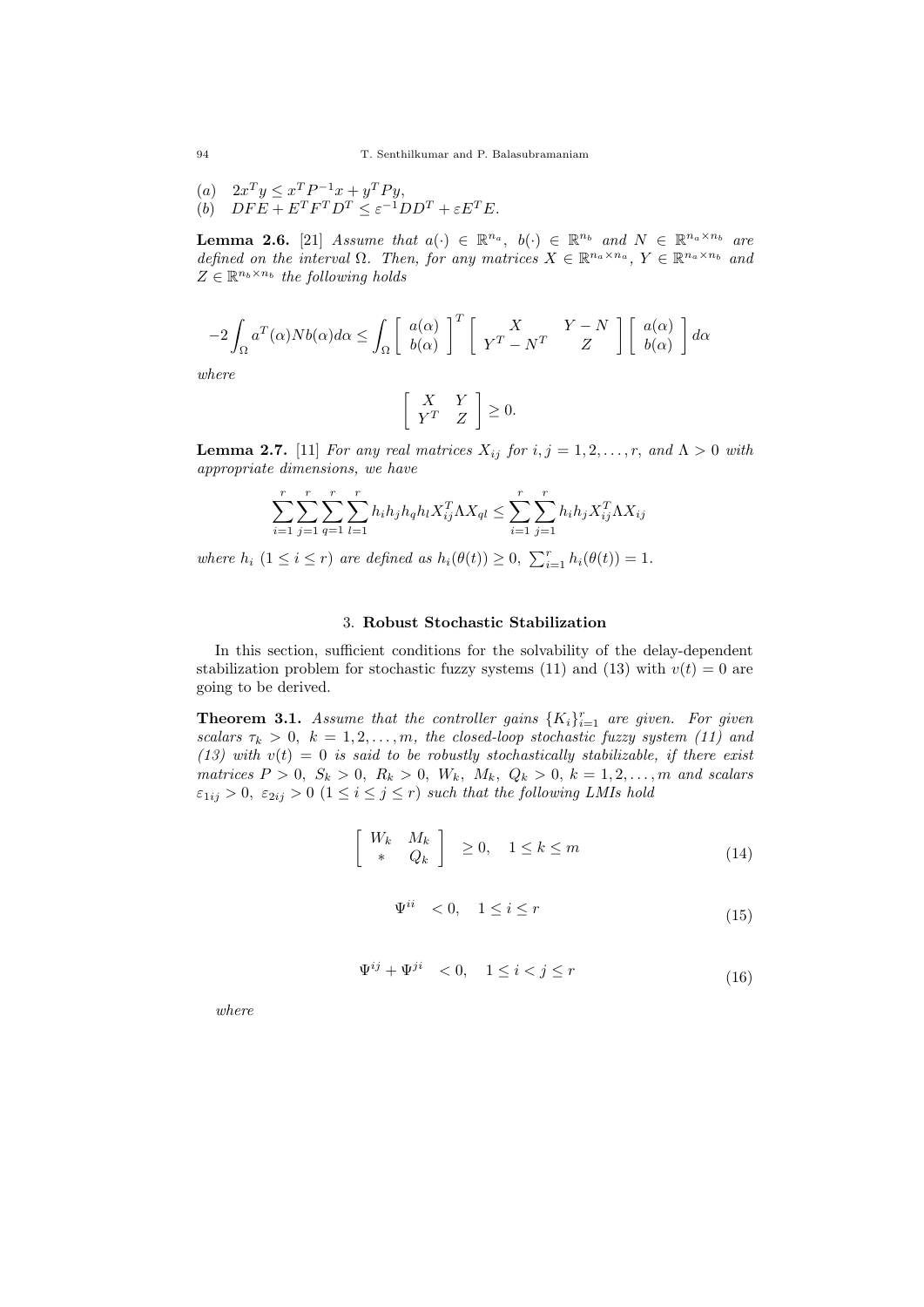$$
\Psi^{ij}=\left[\begin{array}{cccc} \Psi_{11}^{ij}&\Psi_{12}^{ij}&\Psi_{13}^{ij}&\Psi_{14}^{ij}&\Psi_{15}^{ij}\\ *&\Psi_{22}&0&\Psi_{24}^{ij}&0\\ *&*&\Psi_{33}&\Psi_{34}^{ij}&0\\ *&*&*&\Psi_{44}^{ij}&0\\ *&*&*&*&\Psi_{55}^{ij} \end{array}\right]
$$

*with*

$$
\Psi_{11}^{ij} = \begin{bmatrix}\n\vartheta^{ij} & P A_{i1} - M_1 & P A_{i2} - M_2 & \dots & P A_{im} - M_m \\
* & -S_1 & 0 & \dots & 0 \\
* & * & -S_2 & \dots & 0 \\
\vdots & \vdots & \vdots & \ddots & \vdots \\
* & * & * & \dots & -S_m\n\end{bmatrix},
$$
\n
$$
\Psi_{12}^{ij} = \begin{bmatrix}\n\tilde{D}_{ij}^T & \tau_1 \tilde{A}_{ij}^T & \tau_2 \tilde{A}_{ij}^T & \dots & \tau_m \tilde{A}_{ij}^T\n\end{bmatrix},
$$
\n
$$
\Psi_{13}^{ij} = \begin{bmatrix}\n\tau_1 \tilde{D}_{ij}^T & \tau_2 \tilde{D}_{ij}^T & \dots & \tau_m \tilde{D}_{ij}^T & \tilde{M}_1 & \tilde{M}_2 & \dots & \tilde{M}_m\n\end{bmatrix},
$$
\n
$$
\Psi_{14}^{ij} = \begin{bmatrix}\n\epsilon_{1ij} E_i^T P & \underbrace{0 \dots 0}_{m} \\
0 & \underbrace{0 \dots 0}_{m} \\
H_{3i0} + H_{4i} K_j & H_{1i1} & H_{1i2} & \dots & H_{1im} \\
H_{22} = -diag\left(P^{-1}, \tau_1 Q_1^{-1}, \tau_2 Q_2^{-1}, \dots, \tau_m Q_m^{-1}\right),
$$
\n
$$
\Psi_{24}^{ij} = \begin{bmatrix}\n0 & \epsilon_{1ij} \tau_1 E_i^T & \epsilon_{1ij} \tau_2 E_i^T & \dots & \epsilon_{1ij} \tau_m E_i^T \\
\epsilon_{2ij} E_i^T & 0 & 0 & \dots & 0\n\end{bmatrix}^T,
$$
\n
$$
\Psi_{33} = -diag\left(\tau_1 R_1^{-1}, \tau_2 R_2^{-1}, \dots, \tau_m R_m^{-1}, R_1, R_2, \dots, R_m\right),
$$
\n
$$
\Psi_{34}^{ij} = \begin{bmatrix}\n0 & 0 & \dots & 0 & \underbrace{0 \dots 0}_{\epsilon_{2ij} \tau_1 E_i^T} & \underbrace{0 \dots 0}_{\epsilon_{2ij} \tau_2 E_i^T} & \dots & \epsilon_{2ij} \tau_m E_i^T & \underbrace{0 \
$$

*and*

$$
\vartheta^{ij} = P(A_{i0} + B_{1i}K_j) + (A_{i0} + B_{1i}K_j)^T P + \sum_{k=1}^m (\tau_k W_k + M_k + M_k^T + S_k),
$$
  
\n
$$
\tilde{A}_{ij}^T = [A_{i0} + B_{1i}K_j \quad A_{i1} \quad A_{i2} \quad \dots \quad A_{im}]^T,
$$
  
\n
$$
\tilde{D}_{ij}^T = [D_{i0} + B_{2i}K_j \quad D_{i1} \quad D_{i2} \quad \dots \quad D_{im}]^T,
$$
  
\n
$$
\tilde{M}_k = [M_k^T \underbrace{0 \quad \dots \quad 0}_{m}]^T, \quad k = 1, 2, \dots, m.
$$

*Proof.* First, we define two new state variables,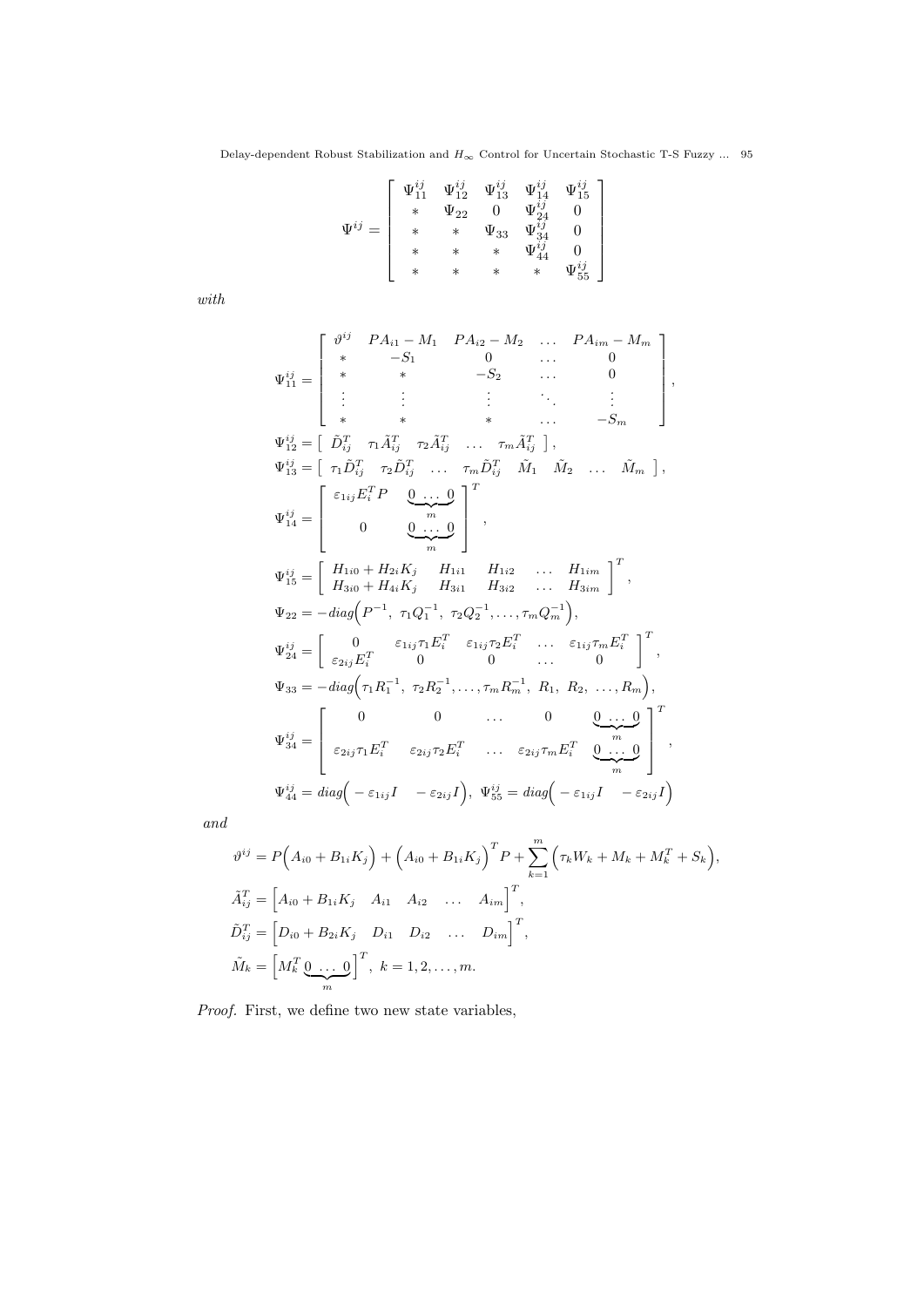96 T. Senthilkumar and P. Balasubramaniam

$$
y(t) = \sum_{k=0}^{m} A_{ak} x(t - \tau_k),
$$
\n(17)

$$
g(t) = \sum_{k=0}^{m} D_{ak}x(t - \tau_k).
$$
 (18)

Then the closed-loop system (11) with  $v(t) = 0$  can also be written as

$$
dx(t) = y(t)dt + g(t)dw(t).
$$
\n(19)

It follows from (19) that for  $k = 1, 2, \ldots, m$ , we have

$$
x(t - \tau_k) = x(t) - \int_{t - \tau_k}^t y(s)ds - \int_{t - \tau_k}^t g(s)dw(s).
$$

Substituting the above equality into (17), we get

$$
0 = \sum_{k=0}^{m} A_{ak}x(t) - y(t) - \sum_{k=1}^{m} A_{ak} \left( \int_{t-\tau_k}^{t} y(s)ds + \int_{t-\tau_k}^{t} g(s)dw(s) \right).
$$
 (20)

It is easy to see that for  $t \geq \tau$ , system (11) is equivalent to systems (19) and (20). Construct a Lyapunov-Krasovskii functional (LKF) for systems (19) of the form

$$
V(x(t),t) = \sum_{i=1}^{4} V_i(x(t),t),
$$
\n(21)

where

$$
V_1(x(t), t) = x^T(t)Px(t),
$$
  
\n
$$
V_2(x(t), t) = \sum_{k=1}^m \int_{-\tau_k}^0 \int_{t+\theta}^t y^T(s)Q_ky(s)dsd\theta,
$$
  
\n
$$
V_3(x(t), t) = \sum_{k=1}^m \int_{t-\tau_k}^t x^T(s)S_kx(s)ds,
$$
  
\n
$$
V_4(x(t), t) = \sum_{k=1}^m \int_{-\tau_k}^0 \int_{t+\theta}^t g^T(s)R_kg(s)dsd\theta
$$

with *P*,  $Q_k$ *,*  $S_k$  and  $R_k$ *,*  $k = 1, 2, \ldots, m$  are symmetric and positive definite matrices with appropriate dimensions. Defining  $x_t(s) = x(t+s)$ ,  $-2\tau \le s \le 0$ , the weak infinitesimal operator  $\mathcal L$  of the stochastic process  $\{x_t, t \geq 0\}$  is given by (see, for example [20])

$$
\mathcal{L}V_1(x(t),t) = 2x^T(t)Py(t) + g^T(t)Pg(t).
$$
\n(22)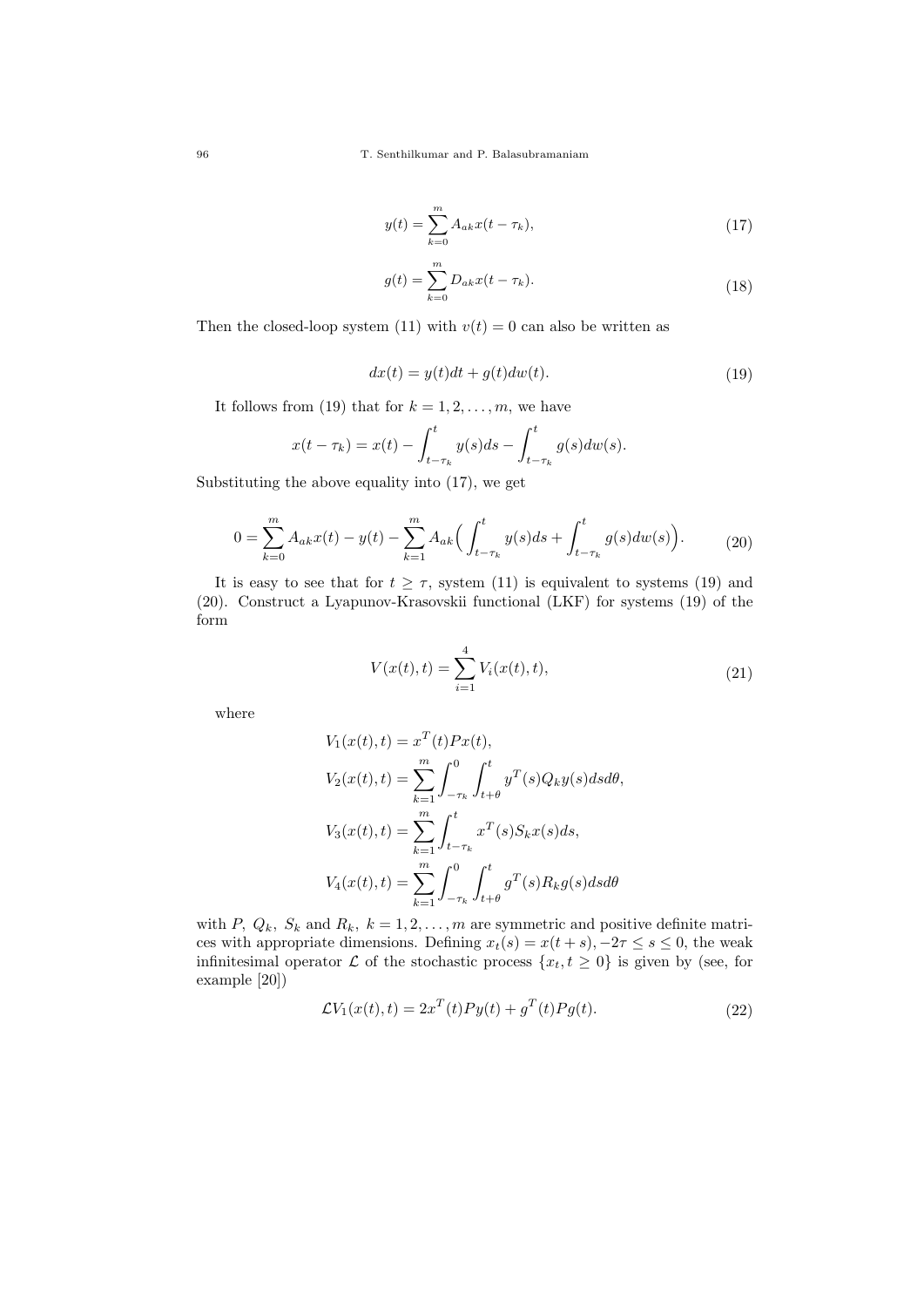Delay-dependent Robust Stabilization and  $H_\infty$  Control for Uncertain Stochastic T-S Fuzzy  $\ldots$  97

Thus owing to relation (20),

$$
2x^{T}(t)Py(t) = 2x^{T}(t)P \sum_{k=0}^{m} A_{ak}x(t) - 2x^{T}(t)P \sum_{k=1}^{m} A_{ak} \int_{t-\tau_{k}}^{t} y(s)ds
$$

$$
- 2x^{T}(t)P \sum_{k=1}^{m} A_{ak} \int_{t-\tau_{k}}^{t} g(s)dw(s).
$$

It then follows new bounding techniques from Lemma 2.6, for  $k = 1, 2, \ldots, m$ ,

$$
-2x^{T}(t)PA_{ak}\int_{t-\tau_{k}}^{t}y(s)ds \leq \int_{t-\tau_{k}}^{t}\begin{bmatrix}x(t)\\y(s)\end{bmatrix}^{T}\begin{bmatrix}W_{k} & M_{k}-PA_{ak}\\* & Q_{k}\end{bmatrix}\begin{bmatrix}x(t)\\y(s)\end{bmatrix}ds
$$
  
=  $x^{T}(t)\tau_{k}W_{k}x(t) + 2x^{T}(t)[M_{k}-PA_{ak}]\int_{t-\tau_{k}}^{t}y(s)ds + \int_{t-\tau_{k}}^{t}y^{T}(s)Q_{k}y(s)ds,$ 

where  $W_k$ ,  $M_k$ ,  $Q_k$  are constant matrices with appropriate dimensions, and satisfying

$$
\left[\begin{array}{cc} W_k & M_k \\ * & Q_k \end{array}\right] \ge 0.
$$

By  $(19)$ , we get

$$
\int_{t-\tau_k}^t y(s)ds = x(t) - x(t-\tau_k) - \int_{t-\tau_k}^t g(s)dw(s)
$$

which yields

$$
-2x^{T}(t)PA_{ak}\int_{t-\tau_{k}}^{t}y(s)ds \leq x^{T}(t)\tau_{k}W_{k}x(t) + \int_{t-\tau_{k}}^{t}y^{T}(s)Q_{k}y(s)ds
$$
  
+ 
$$
2x^{T}(t)[M_{k}-PA_{ak}]\Big(x(t)-x(t-\tau_{k})-\int_{t-\tau_{k}}^{t}g(s)dw(s)\Big).
$$

Therefore,

$$
2x^{T}(t)Py(t) \leq x^{T}(t)\left(PA_{a0} + A_{a0}^{T}P + \sum_{k=1}^{m} \left[\tau_{k}W_{k} + M_{k} + M_{k}^{T}\right]\right)x(t)
$$

$$
+2x^{T}(t)\sum_{k=1}^{m} [PA_{ak} - M_{k}]x(t-\tau_{k}) - 2x^{T}(t)\sum_{k=1}^{m} M_{k} \int_{t-\tau_{k}}^{t} g(s)dw(s)
$$

$$
+ \sum_{k=1}^{m} \int_{t-\tau_{k}}^{t} y^{T}(s)Q_{k}y(s)ds.
$$
(23)

For symmetric positive definite matrix  $R_k > 0$ ,  $k = 1, \ldots, m$ , it follows from the Lemma $2.5$  (a) that

$$
-2x^{T}(t)M_{k}\int_{t-\tau_{k}}^{t}g(s)dw(s) \leq x^{T}(t)M_{k}R_{k}^{-1}M_{k}^{T}x(t) + \left(\int_{t-\tau_{k}}^{t}g(s)dw(s)\right)^{T}R_{k}\left(\int_{t-\tau_{k}}^{t}g(s)dw(s)\right).
$$
\n(24)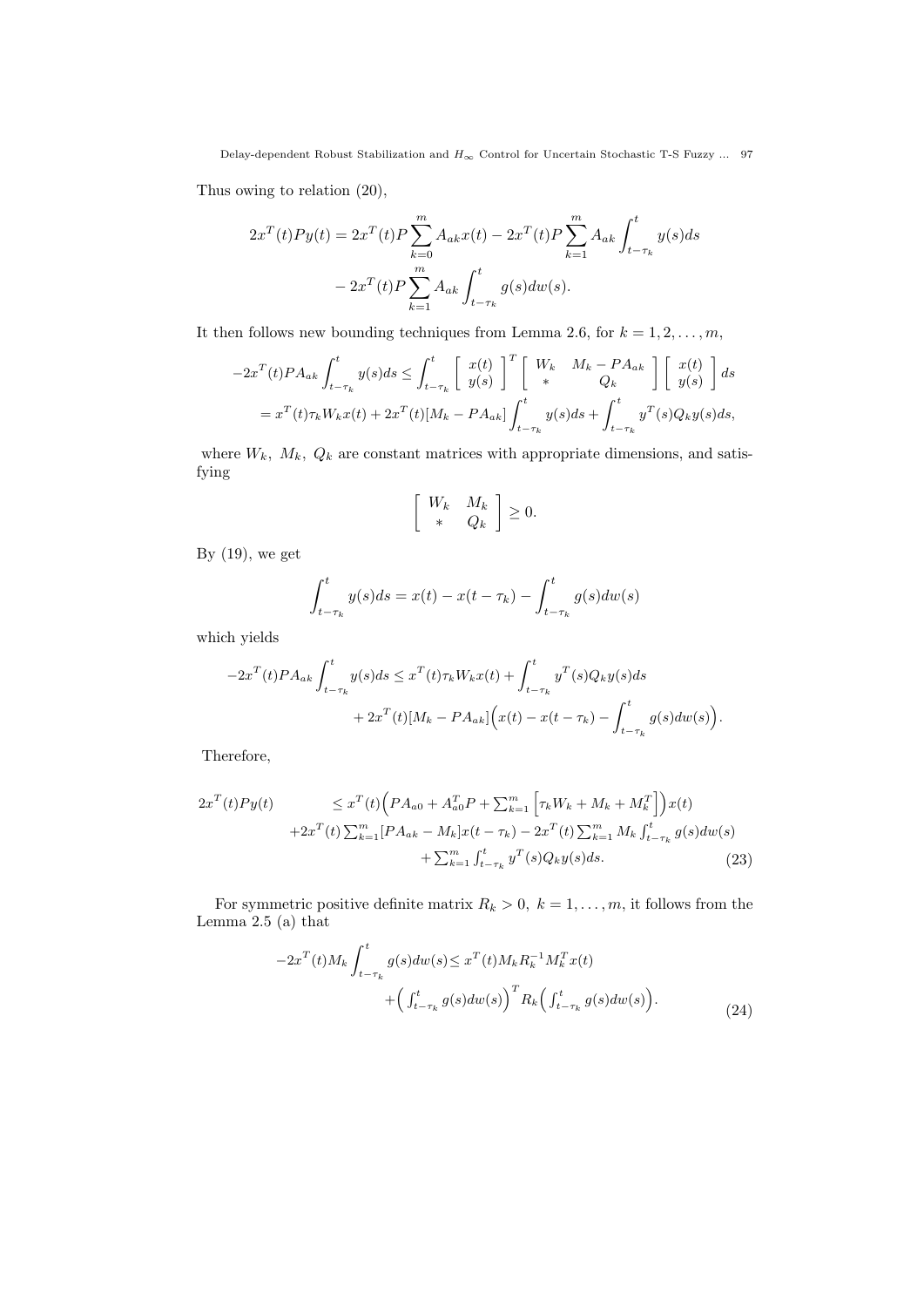Combining (22)-(24),

$$
\mathcal{L}V_{1}(x(t),t) \leq x^{T}(t) \Big( P A_{a0} + A_{a0}^{T} P + \sum_{k=1}^{m} \Big( \tau_{k} W_{k} + M_{k} + M_{k}^{T} + M_{k} R_{k}^{-1} M_{k}^{T} \Big) \Big) x(t) \n+ 2x^{T}(t) \sum_{k=1}^{m} \Big( P A_{ak} - M_{k} \Big) x(t - \tau_{k}) + \sum_{k=1}^{m} \int_{t-\tau_{k}}^{t} y^{T}(s) Q_{k} y(s) ds \n+ \sum_{k=1}^{m} \Big( \int_{t-\tau_{k}}^{t} g(s) dw(s) \Big)^{T} R_{k} \Big( \int_{t-\tau_{k}}^{t} g(s) dw(s) \Big) + g^{T}(t) P g(t).
$$
\n(25)

Direct computation gives

$$
\mathcal{L}V_2(x(t),t) = \sum_{k=1}^m \left( y^T(t)\tau_k Q_k y(t) - \int_{t-\tau_k}^t y^T(s)Q_k y(s)ds \right), \tag{26}
$$

$$
\mathcal{L}V_3(x(t),t) = \sum_{k=1}^m \left( x^T(t)S_k x(t) - x^T(t-\tau_k)S_k x(t-\tau_k) \right), \tag{27}
$$

$$
\mathcal{L}V_4(x(t),t) = \sum_{k=1}^m \left( g^T(t)\tau_k R_k g(t) - \int_{t-\tau_k}^t g^T(s)R_k g(s)ds \right).
$$
 (28)

Combining  $(25)-(28)$ , we get

$$
\mathcal{L}V(x(t),t) \leq x^{T}(t) \Big( \sum_{k=1}^{m} \Big( \tau_{k}W_{k} + M_{k} + M_{k}^{T} + M_{k}R_{k}^{-1}M_{k}^{T} + S_{k} \Big) \n+ P A_{a0} + A_{a0}^{T}P \Big) x(t) + 2x^{T}(t) \sum_{k=1}^{m} \Big( P A_{ak} - M_{k} \Big) x(t - \tau_{k}) \n- \sum_{k=1}^{m} x^{T}(t - \tau_{k}) S_{k} x(t - \tau_{k}) + y^{T}(t) \Big( \sum_{k=1}^{m} \tau_{k}Q_{k} \Big) y(t) \n+ g^{T}(t) \Big( P + \sum_{k=1}^{m} \tau_{k}R_{k} \Big) g(t) - \sum_{k=1}^{m} \int_{t - \tau_{k}}^{t} g^{T}(s) R_{k} g(s) ds \n+ \sum_{k=1}^{m} \Big( \int_{t - \tau_{k}}^{t} g(s) dw(s) \Big)^{T} R_{k} \Big( \int_{t - \tau_{k}}^{t} g(s) dw(s) \Big). \tag{29}
$$

Using Lemma 2.7, one can derive

$$
y^{T}(t) \Big( \sum_{k=1}^{m} \tau_{k} Q_{k} \Big) y(t) = \Big[ A_{a0} x(t) + \sum_{k=1}^{m} A_{ak} x(t - \tau_{k}) \Big]^{T} \Big( \sum_{k=1}^{m} \tau_{k} Q_{k} \Big)
$$
  

$$
\times \Big[ A_{a0} x(t) + \sum_{k=1}^{m} A_{ak} x(t - \tau_{k}) \Big],
$$
  

$$
= \sum_{i=1}^{r} \sum_{j=1}^{r} \sum_{q=1}^{r} \sum_{l=1}^{r} h_{i} h_{j} h_{q} h_{l} \xi^{T}(t) \tilde{A}_{ij}^{T}(t) \Big( \sum_{k=1}^{m} \tau_{k} Q_{k} \Big) \tilde{A}_{ql}(t) \xi(t),
$$
  

$$
\leq \sum_{i=1}^{r} \sum_{j=1}^{r} h_{i} h_{j} \xi^{T}(t) \tilde{A}_{ij}^{T}(t) \Big( \sum_{k=1}^{m} \tau_{k} Q_{k} \Big) \tilde{A}_{ij}(t) \xi(t). \tag{30}
$$

Similarly

$$
g^{T}(t)\Big(P+\sum_{k=1}^{m}\tau_{k}R_{k}\Big)g(t)\leq\sum_{i=1}^{r}\sum_{j=1}^{r}h_{i}h_{j}\xi^{T}(t)\tilde{D}_{ij}^{T}(t)\Big(P+\sum_{k=1}^{m}\tau_{k}R_{k}\Big)\tilde{D}_{ij}(t)\xi(t)\qquad(31)
$$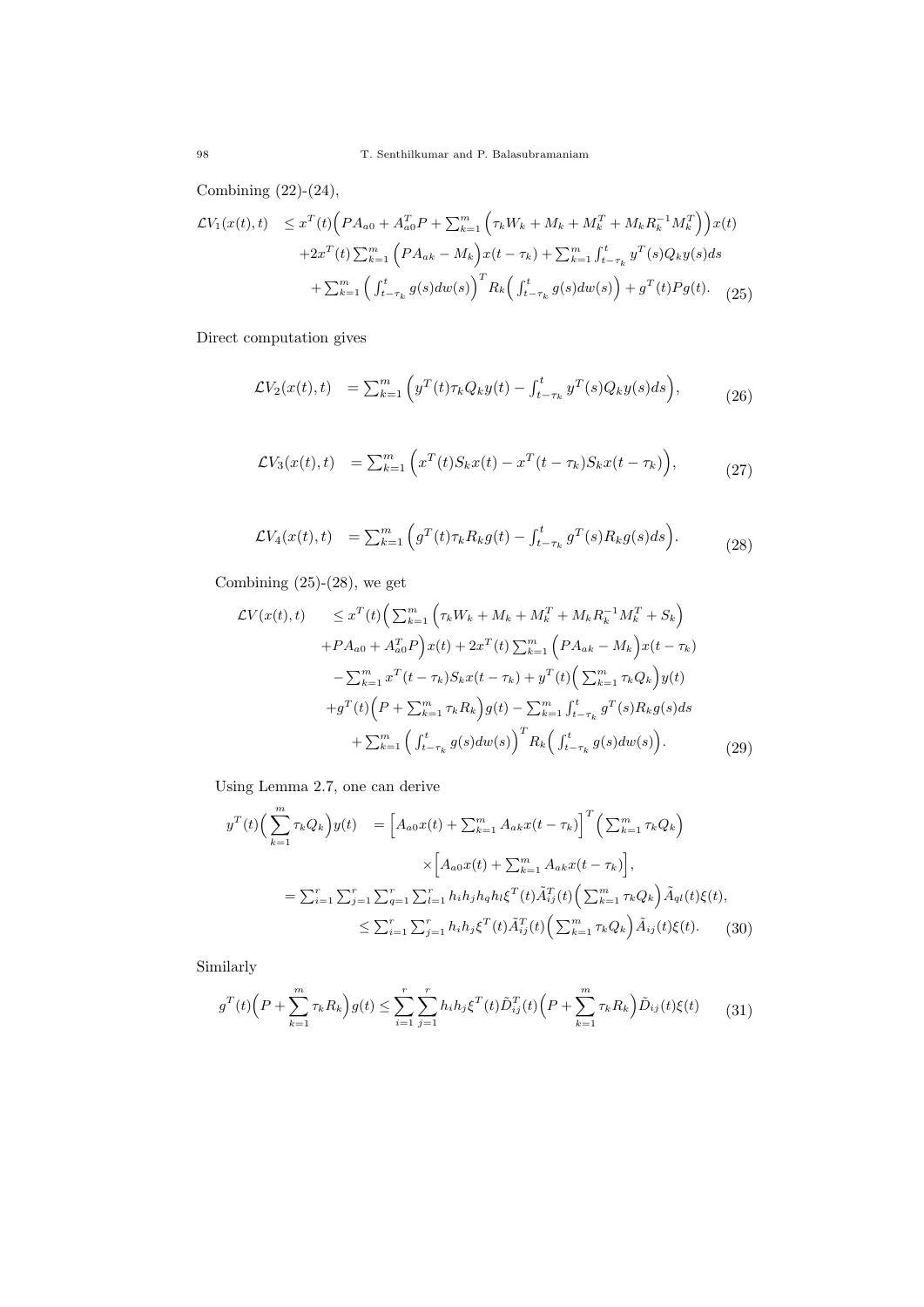where

$$
\tilde{A}_{ij}^T(t) = \begin{bmatrix} A_{i0}(t) + B_{1i}(t)K_j & A_{i1}(t) & A_{i2}(t) & \dots & A_{im}(t) \end{bmatrix}^T,
$$
  
\n
$$
\tilde{D}_{ij}^T(t) = \begin{bmatrix} D_{i0}(t) + B_{2i}(t)K_j & D_{i1}(t) & D_{i2}(t) & \dots & D_{im}(t) \end{bmatrix}^T,
$$
  
\n
$$
\xi^T(t) = \begin{bmatrix} x^T(t) & x^T(t - \tau_1) & x^T(t - \tau_2) & \dots & x^T(t - \tau_m) \end{bmatrix}.
$$

Therefore, considering (29)-(31), we have

$$
\mathcal{L}V(x(t),t) \leq \sum_{i=1}^{r} \sum_{j=1}^{r} h_i h_j \xi^T(t) \tilde{\Psi}^{ij} \xi(t) - \sum_{k=1}^{m} \int_{t-\tau_k}^{t} g^T(s) R_k g(s) ds \n+ \sum_{k=1}^{m} \left( \int_{t-\tau_k}^{t} g(s) dw(s) \right)^T R_k \left( \int_{t-\tau_k}^{t} g(s) dw(s) \right)
$$
\n(32)

where

$$
\tilde{\Psi}^{ij} = \psi^{ij} + \tilde{D}_{ij}^{T}(t)P\tilde{D}_{ij}(t) + \tilde{A}_{ij}^{T}(t)\left(\sum_{k=1}^{m} \tau_{k} Q_{k}\right)\tilde{A}_{ij}(t) + \tilde{D}_{ij}^{T}(t)\left(\sum_{k=1}^{m} \tau_{k} R_{k}\right)\tilde{D}_{ij}(t),
$$
\n
$$
\psi^{ij} = \begin{bmatrix}\n\varphi^{ij} & PA_{i1}(t) - M_{1} & PA_{i2}(t) - M_{2} & \dots & PA_{im}(t) - M_{m} \\
* & -S_{1} & 0 & \dots & 0 \\
* & * & -S_{2} & \dots & 0 \\
\vdots & \vdots & \vdots & \ddots & \vdots \\
* & * & * & \dots & -S_{m}\n\end{bmatrix}
$$

with

$$
\varphi^{ij} = P(A_{i0}(t) + B_{1i}(t)K_j) + (A_{i0}(t) + B_{1i}(t)K_j)^T P
$$

$$
+ \sum_{k=1}^m \left(\tau_k W_k + M_k + M_k^T + M_k R_k^{-1} M_k^T + S_k\right).
$$

Note that for  $k = 1, 2, ..., m$ 

$$
\mathcal{E}\left\{ \left( \int_{t-\tau_k}^t g(s)dw(s) \right)^T R_k \left( \int_{t-\tau_k}^t g(s)dw(s) \right) \right\} = \mathcal{E}\left\{ \int_{t-\tau_k}^t g^T(s)R_k g(s)ds \right\}.
$$
 (33)

Taking the mathematical expectation on both sides of (32) and considering (33),  $\mathcal{E}\left\{\mathcal{L}V(x(t),t)\right\} \leq \mathcal{E}\left\{\sum_{i=1}^r\sum_{j=1}^r h_i h_j \xi^T(t) \tilde{\Psi}^{ij}\xi(t)\right\}.$ 

If  $\tilde{\Psi}^{ii} < 0$ , and  $(\tilde{\Psi}^{ij} + \tilde{\Psi}^{ji}) < 0$  hold for any  $1 \leq i \leq j \leq r$ , equivalently to yield  $\mathcal{E}\left\{\mathcal{L}V(x(t),t)\right\} < 0$  for every  $\xi^{T}(t) \neq 0$ . Employing the Schur complement,  $\tilde{\Psi}^{ii} < 0$  and  $(\tilde{\Psi}^{ij} + \tilde{\Psi}^{ji}) < 0$ , which are equivalent to

$$
\hat{\Psi}^{ij} + \hat{\Psi}^{ji} < 0, \quad 1 \le i \le j \le r \tag{34}
$$

where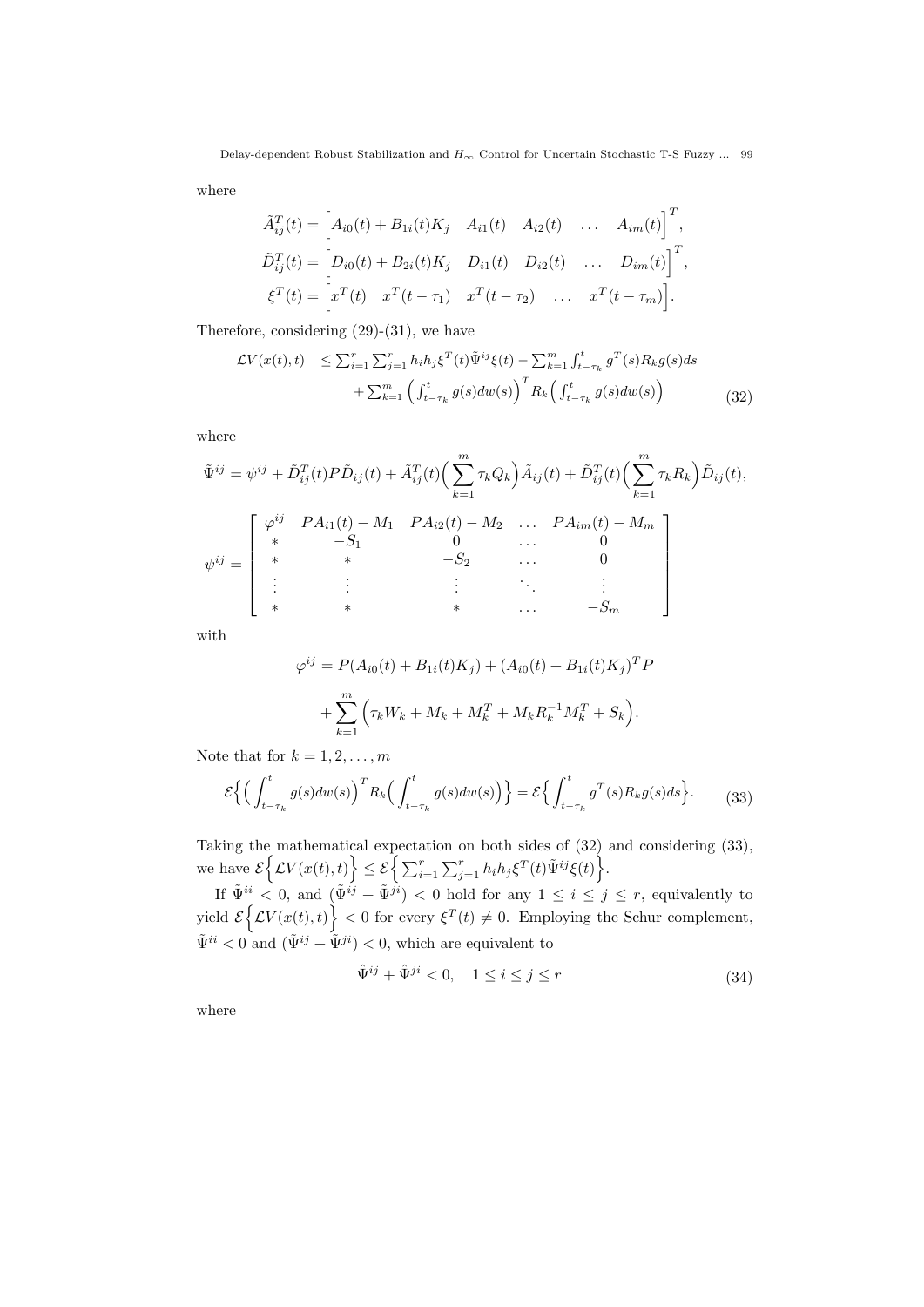| $\hat{\mathbf{u}}^{ij}$ | $\ast$ | $\ast$ | $\ast$ $-P^{-1}$ 0 0<br>* $-\tau_1 Q_1^{-1}$<br>$\ast$ | $\overline{\mathbf{0}}$<br>$-\tau_2 Q_1^{-1}$ | <b>Contractor</b> | $\mathbf{0}$<br><b>Contractor</b><br>$\mathbf{0}$<br>$\mathbf{0}$                                                                                                                                                                                                                          | $\begin{matrix} 0 && 0 \\ 0 && 0 \end{matrix}$<br>$\overline{0}$ | $\mathbf{0}$<br>$\mathbf{0}$ | <b>SALE</b><br><b>Contractor</b><br>$\sim$ | $\begin{bmatrix} \tilde{\psi}^{ij} & \tilde{D}_{ij}^T(t) & \tau_1 \tilde{A}_{ij}^T(t) & \tau_2 \tilde{A}_{ij}^T(t) & \dots & \tau_m \tilde{A}_{ij}^T(t) & \tau_1 \tilde{D}_{ij}^T(t) & \tau_2 \tilde{D}_{ij}^T(t) & \dots & \tau_m \tilde{D}_{ij}^T(t) & \tilde{M}_1 & \dots & \tilde{M}_m \end{bmatrix}$<br>$\boldsymbol{0}$<br>$\mathbf{0}$ | $\theta$<br>$\mathbf{0}$<br>$\theta$ | $\cdots$ | 0 |
|-------------------------|--------|--------|--------------------------------------------------------|-----------------------------------------------|-------------------|--------------------------------------------------------------------------------------------------------------------------------------------------------------------------------------------------------------------------------------------------------------------------------------------|------------------------------------------------------------------|------------------------------|--------------------------------------------|-----------------------------------------------------------------------------------------------------------------------------------------------------------------------------------------------------------------------------------------------------------------------------------------------------------------------------------------------|--------------------------------------|----------|---|
|                         |        |        |                                                        | $*$ *                                         |                   | $\begin{array}{ccccccccc} \cdot & \cdot & \cdot & \cdot & \cdot & \cdot & \cdot & \cdot \\ \cdot & \cdot & \cdot & \cdot & \cdot & \cdot & \cdot & \cdot \\ \ast & \ast & \ast & \ast & \ast & \ast & \ast & \ast \\ \ast & \ast & \ast & \ast & \ast & \ast & \ast \end{array}$<br>$\ast$ | $-\tau_1 R_1^{-1}$ 0<br>$\ast$                                   | $-\tau_2 R_2^{-1}$           |                                            | $\mathbf{0}$                                                                                                                                                                                                                                                                                                                                  | $\mathbf{0}$                         |          |   |
|                         |        |        |                                                        |                                               |                   | $\ast$<br>*                                                                                                                                                                                                                                                                                | $\ast$                                                           | $\ast$                       | $\cdots$                                   | $\mathcal{L}(\mathcal{L})$ and $\mathcal{L}(\mathcal{L})$<br>$\ldots$ $-\tau_m R_m^{-1}$                                                                                                                                                                                                                                                      | $\theta$<br>$-R_1$                   |          |   |
|                         |        |        |                                                        |                                               |                   |                                                                                                                                                                                                                                                                                            |                                                                  |                              |                                            |                                                                                                                                                                                                                                                                                                                                               |                                      |          |   |

with

$$
\tilde{\psi}^{ij} = \begin{bmatrix}\n\tilde{\varphi}^{ij} & PA_{i1}(t) - M_1 & PA_{i2}(t) - M_2 & \dots & PA_{im}(t) - M_m \\
* & -S_1 & 0 & \dots & 0 \\
* & * & -S_2 & \dots & 0 \\
\vdots & \vdots & \vdots & \ddots & \vdots \\
* & * & * & \dots & -S_m\n\end{bmatrix},
$$
\n
$$
\tilde{\varphi}^{ij} = P\Big(A_{i0}(t) + B_{1i}(t)K_j\Big) + \Big(A_{i0}(t) + B_{1i}(t)K_j\Big)^T P
$$
\n
$$
+ \sum_{k=1}^m \Big(\tau_k W_k + M_k + M_k^T + S_k\Big)
$$

and  $\tilde{M}_k$  is defined in Theorem 3.1.

Define the following matrices

$$
\hat{\Psi}^{ij} = \check{\Psi}^{ij} + \Lambda_{1i}^T F_i(t) \Lambda_{3ij} + \Lambda_{3ij}^T F_i^T(t) \Lambda_{1i} + \Lambda_{2i}^T F_i(t) \Lambda_{4ij} + \Lambda_{4ij}^T F_i^T(t) \Lambda_{2i}, \quad (35)
$$

where

$$
\check{\Psi}^{ij} = \begin{bmatrix} \Psi_{11}^{ij} & \Psi_{12}^{ij} & \Psi_{13}^{ij} \\ * & \Psi_{22} & 0 \\ * & * & \Psi_{33} \end{bmatrix},
$$
  
\n
$$
\Lambda_{1i} = \begin{bmatrix} E_i^T P & 0 & \dots & 0 \\ \dots & \dots & 0 & \tau_1 E_i^T & \tau_2 E_i^T & \dots & \tau_m E_i^T & 0 \dots & 0 \end{bmatrix},
$$
  
\n
$$
\Lambda_{2i} = \begin{bmatrix} 0 & \dots & 0 & E_i^T & 0 & \dots & 0 \\ \dots & \dots & 0 & E_i^T & \dots & \tau_m E_i^T & 0 & \dots & 0 \end{bmatrix},
$$
  
\n
$$
\Lambda_{3ij} = \begin{bmatrix} H_{1i0} + H_{2i} K_j & H_{1i1} & H_{1i2} & \dots & H_{1im} & 0 & \dots & 0 \\ H_{3i0} + H_{4i} K_j & H_{3i1} & H_{3i2} & \dots & H_{3im} & 0 & \dots & 0 \end{bmatrix},
$$

further  $\Psi_{11}^{ij}$ ,  $\Psi_{12}^{ij}$ ,  $\Psi_{13}^{ij}$ ,  $\Psi_{22}$  and  $\Psi_{33}$  are defined as in Theorem 3.1. By the Lemma 2.5 (b), we have

$$
\hat{\Psi}^{ij} \le \check{\Psi}^{ij} + \varepsilon_{1ij} \Lambda_{1i}^T \Lambda_{1i} + \varepsilon_{1ij}^{-1} \Lambda_{3ij}^T \Lambda_{3ij} + \varepsilon_{2ij} \Lambda_{2i}^T \Lambda_{2i} + \varepsilon_{2ij}^{-1} \Lambda_{4ij}^T \Lambda_{4ij}.
$$
 (36)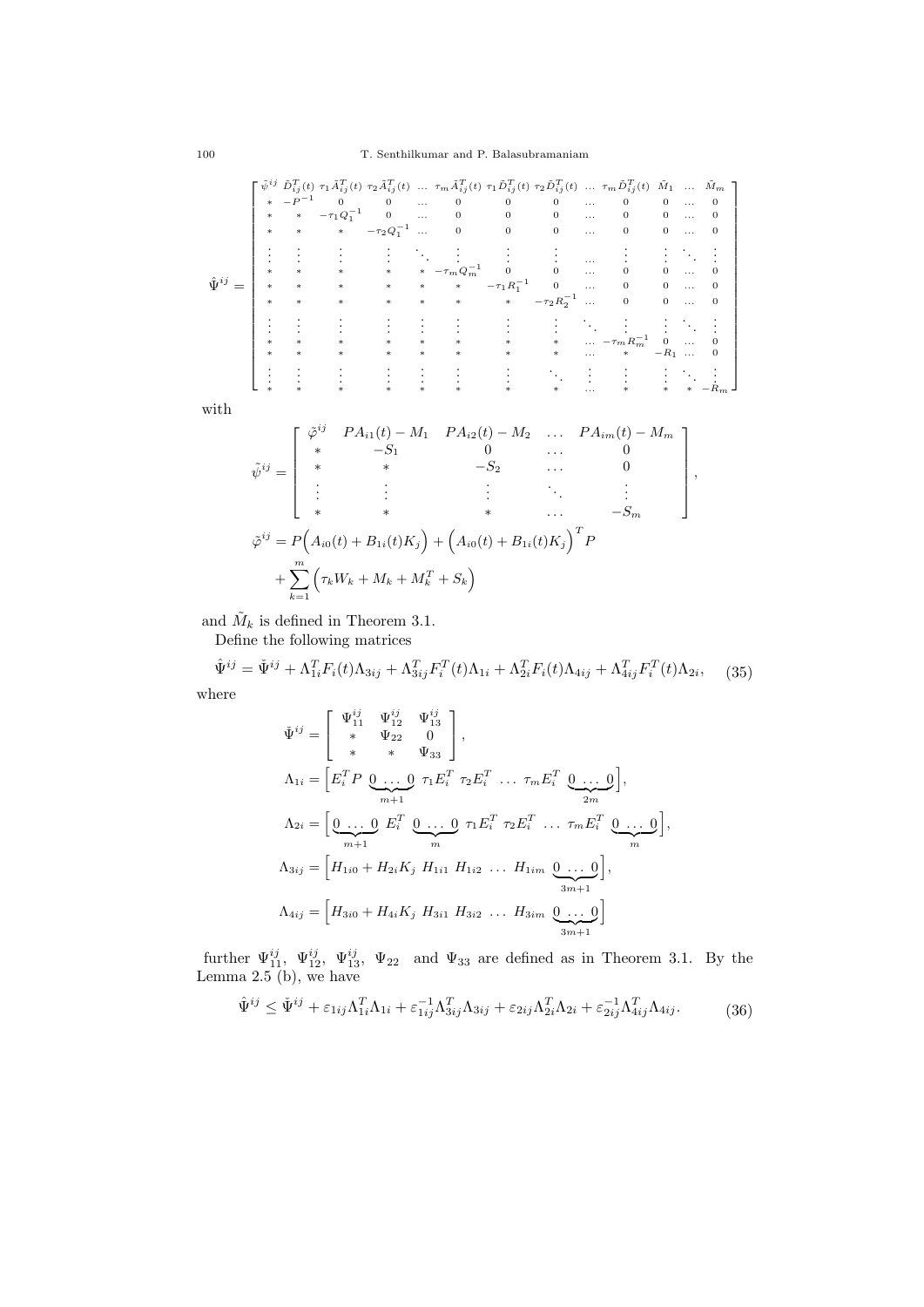Delay-dependent Robust Stabilization and  $H_\infty$  Control for Uncertain Stochastic T-S Fuzzy  $\ldots$  101

By using the Schur complement with (36), we obtain the LMIs (15) and (16), Definition 2.1 and [18] yield that the closed-loop stochastic fuzzy system (11) and (13) with  $v(t) = 0$  is robustly stochastically stable.

**Theorem 3.2.** For given scalars  $\tau_k > 0$ ,  $k = 1, 2, \ldots, m$ , the closed-loop stochas*tic fuzzy system (11) and (13) with*  $v(t) = 0$  *is said to be robustly stochastically* stabilizable, if there exist matrices  $X > 0$ ,  $\bar{S}_k > 0$ ,  $\tilde{R}_k > 0$ ,  $\bar{W}_k$ ,  $\bar{M}_k$ ,  $\tilde{Q}_k > 0$ ,  $k = 1, 2, \ldots, m, Y_j$   $(j = 1, 2, \ldots, r)$  and scalars  $\varepsilon_{1ij} > 0$ ,  $\varepsilon_{2ij} > 0$   $(1 \le i \le j \le r)$ *such that the following LMIs hold*

$$
\begin{bmatrix} \bar{W}_k & \bar{M}_k \\ * & 2X - \tilde{Q}_k \end{bmatrix} \ge 0, \quad 1 \le k \le m \tag{37}
$$

$$
\bar{\Psi}^{ii} < 0, \quad 1 \le i \le r \tag{38}
$$

$$
\bar{\Psi}^{ij} + \bar{\Psi}^{ji} < 0, \quad 1 \le i < j \le r \tag{39}
$$

*where*

$$
\bar{\Psi}^{ij}=\left[\begin{array}{cccc} \bar{\Psi}_{11}^{ij}&\bar{\Psi}_{12}^{ij}&\bar{\Psi}_{13}^{ij}&\bar{\Psi}_{14}^{ij}&\bar{\Psi}_{15}^{ij}\\ *&\bar{\Psi}_{22}&0&\Psi_{12}^{ij}&0\\ *&*&\bar{\Psi}_{33}&\Psi_{34}^{ij}&0\\ *&*&*&\bar{\Psi}_{44}^{ij}&0\\ *&*&*&*&\bar{\Psi}_{55}^{ij} \end{array}\right]
$$

*with*

$$
\bar{\Psi}_{11}^{ij} = \begin{bmatrix}\n\bar{\vartheta}^{ij} & A_{i1}X - \bar{M}_{1} & A_{i2}X - \bar{M}_{2} & \dots & A_{im}X - \bar{M}_{m} \\
* & -\bar{S}_{1} & 0 & \dots & 0 \\
* & * & -\bar{S}_{2} & \dots & 0 \\
\vdots & \vdots & \vdots & \ddots & \vdots \\
* & * & * & \dots & -\bar{S}_{m}\n\end{bmatrix},
$$
\n
$$
\bar{\Psi}_{12}^{ij} = \begin{bmatrix}\n\bar{D}_{ij}^{T} & \tau_{1}\bar{A}_{ij}^{T} & \tau_{2}\bar{A}_{ij}^{T} & \dots & \tau_{m}\bar{A}_{ij}^{T}\n\end{bmatrix},
$$
\n
$$
\bar{\Psi}_{13}^{ij} = \begin{bmatrix}\n\tau_{1}\bar{D}_{ij}^{T} & \tau_{2}\bar{D}_{ij}^{T} & \dots & \tau_{m}\bar{D}_{ij}^{T} & \hat{M}_{1} & \hat{M}_{2} & \dots & \hat{M}_{m}\n\end{bmatrix},
$$
\n
$$
\bar{\Psi}_{14}^{ij} = \begin{bmatrix}\n\epsilon_{1ij}E_{i}^{T} & 0 & \dots & 0 \\
0 & 0 & \dots & 0 \\
0 & 0 & \dots & 0 \\
H_{10}X + H_{2i}Y_{j} & H_{1i1}X & H_{1i2}X & \dots & H_{1im}X \\
H_{3i0}X + H_{4i}Y_{j} & H_{3i1}X & H_{3i2}X & \dots & H_{3im}X\n\end{bmatrix}^{T},
$$
\n
$$
\bar{\Psi}_{22} = -diag(X, \tau_{1}\bar{Q}_{1}, \tau_{2}\bar{Q}_{2}, \dots, \tau_{m}\bar{Q}_{m}),
$$
\n
$$
\bar{\Psi}_{33} = diag(-\tau_{1}\tilde{R}_{1}, -\tau_{2}\tilde{R}_{2} & \dots -\tau_{m}\tilde{R}_{m}, -2X + \tilde{R}_{1}, -2X + \tilde{R}_{2} & \dots -2X + \tilde{R}_{m})
$$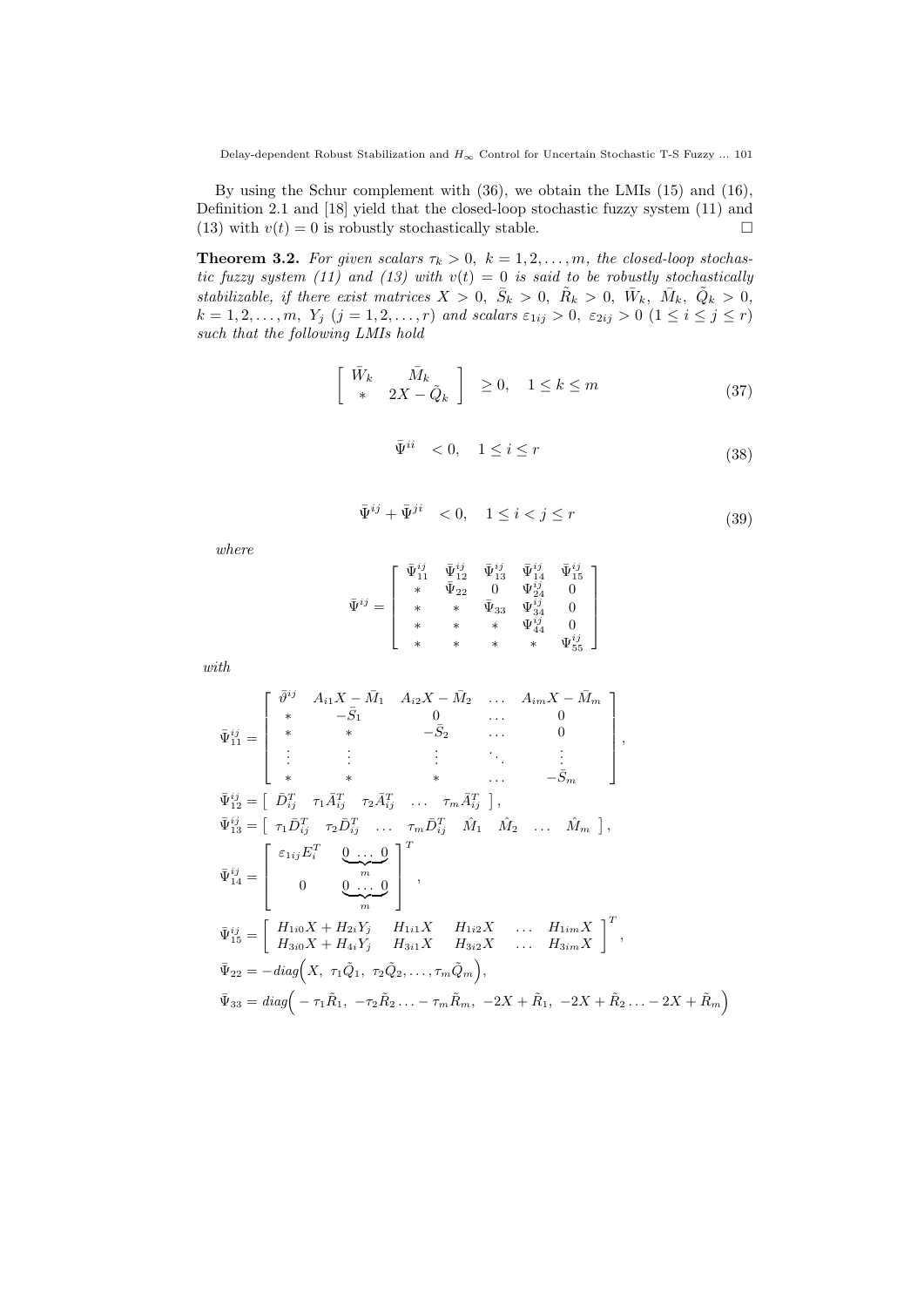*and*

$$
\bar{\vartheta}^{ij} = (A_{i0}X + B_{1i}Y_j) + (A_{i0}X + B_{1i}Y_j)^T + \sum_{k=1}^{m} (\tau_k \bar{W}_k + \bar{M}_k + \bar{M}_k^T + \bar{S}_k),
$$
  
\n
$$
\bar{A}_{ij}^T = [A_{i0}X + B_{1i}Y_j \quad A_{i1}X \quad A_{i2}X \quad \dots \quad A_{im}X]^T,
$$
  
\n
$$
\bar{D}_{ij}^T = [D_{i0}X + B_{2i}Y_j \quad D_{i1}X \quad D_{i2}X \quad \dots \quad D_{im}X]^T,
$$
  
\n
$$
\hat{M}_k = [\bar{M}_k^T \underbrace{0 \dots 0}_{m}]^T, \quad k = 1, 2, \dots, m
$$

*further*  $\Psi_{24}^{ij}$ ,  $\Psi_{34}^{ij}$ ,  $\Psi_{44}^{ij}$  and  $\Psi_{55}^{ij}$  are defined as in Theorem 3.1. Moreover the state *feedback gain can be constructed as*  $K_j = Y_j X^{-1}$   $(j = 1, 2, \ldots, r)$ *.* 

*Proof.* Define  $P = X^{-1}$ , pre- and post-multiply (15) and (16) with

diag
$$
\left(\underbrace{X, X, \dots, X}_{m+1}, \underbrace{I, I, \dots, I}_{2m+1}, \underbrace{X, X, \dots, X}_{m}, I, I, I, I \right)
$$

and its transpose, pre- and post multiply (14) with

 $diag(X, X)$ 

and its transpose, respectively, and define  $XS_kX = \overline{S}_k$ ,  $XM_kX = \overline{M}_k$ ,  $XW_kX =$  $\bar{W}_k$ ,  $1 \leq k \leq m$  and  $K_j X = Y_j$ ,  $1 \leq j \leq r$ . Then, it follows from inequalities

$$
XR_kX - 2X + R_k^{-1} = (X - R_k^{-1})R_k(X - R_k^{-1}) \ge 0, \quad k = 1, 2, ..., m
$$
  

$$
XQ_kX - 2X + Q_k^{-1} = (X - Q_k^{-1})Q_k(X - Q_k^{-1}) \ge 0, \quad k = 1, 2, ..., m
$$

that

$$
-2X + R_k^{-1} \ge -XR_kX, \quad -2X + Q_k^{-1} \ge -XQ_kX, \quad k = 1, 2, \dots, m.
$$

It is assumed that  $R_k^{-1} = \tilde{R}_k$ ,  $Q_k^{-1} = \tilde{Q}_k$ ,  $k = 1, 2, ..., m$ , then the LMIs (38)-(39) and (37) can be obtained from (15)-(16) and (14) respectively. It means that the closed-loop stochastic fuzzy system (11) and (13) with  $v(t) = 0$  is asymptotically stable in the mean-square.  $\Box$ 

**Remark 3.3.** Based on the LMI approach, Theorem 3.2 provides a sufficient condition for the existence of robust stabilizing state feedback fuzzy controllers for uncertain stochastic fuzzy systems with multiple time delays. The desired fuzzy controller is readily constructed by solving the LMIs in (37)-(39), which can be implemented by standard numerical algorithm [3], without requiring any tuning of parameters.

# 4. **Robust Stochastic** *H<sup>∞</sup>* **Control**

In this section, the sufficient condition for the solvability of robust  $H_{\infty}$  control problem is proposed. Further an LMI approach for designing the desired state feedback fuzzy controller is developed.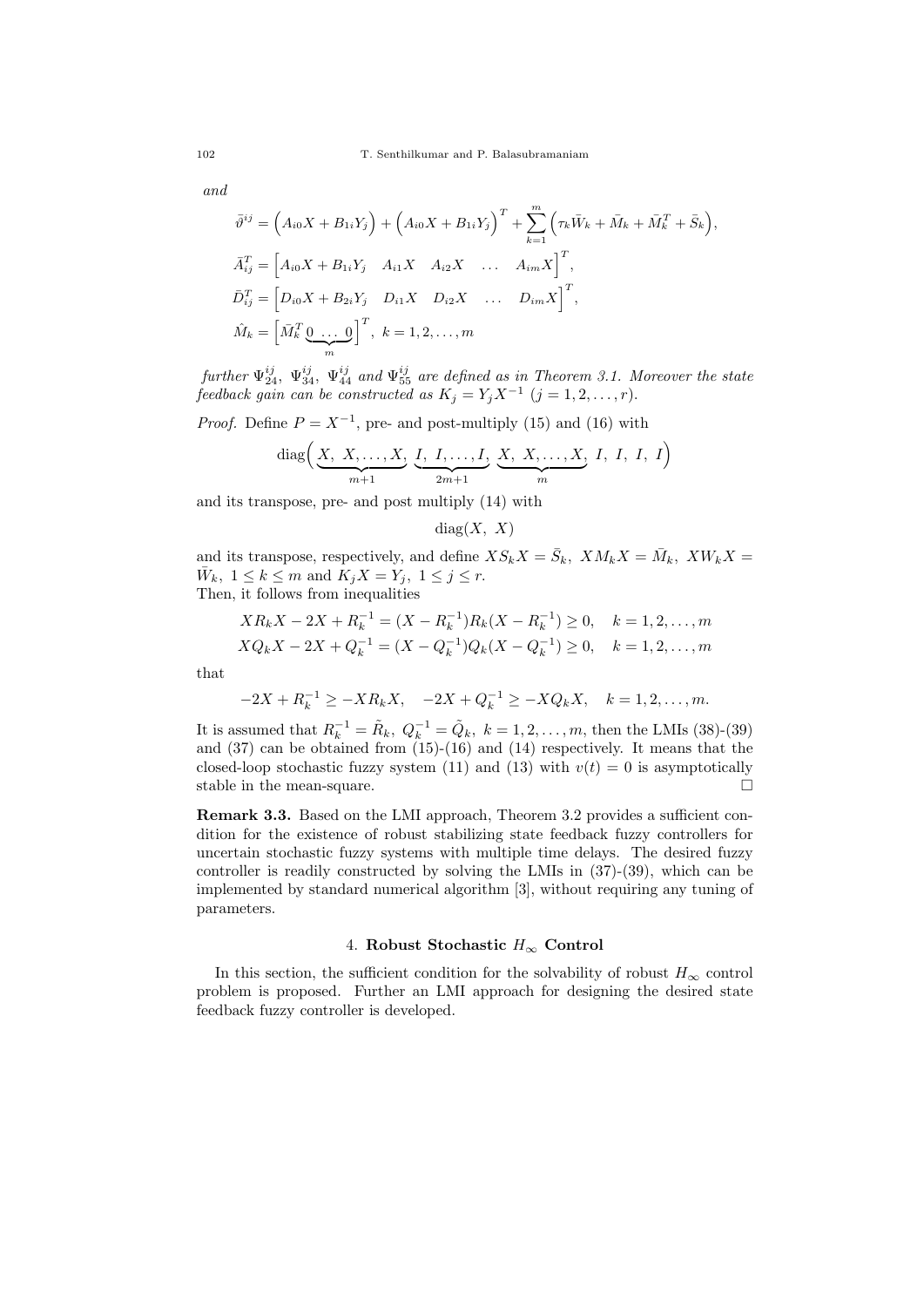**Theorem 4.1.** *For given scalars*  $\gamma > 0$  *and*  $\tau_k > 0$ ,  $k = 1, 2, ..., m$ *, the closed-loop stochastic fuzzy system*  $(\Sigma)$  *is robustly stochastically stabilizable with disturbance* attenuation  $\gamma$ , if there exist matrices  $X > 0$ ,  $\bar{S}_k > 0$ ,  $\bar{R}_k > 0$ ,  $\bar{W}_k$ ,  $\bar{M}_k$ ,  $\tilde{Q}_k > 0$ ,  $k = 1, 2, \ldots, m, Y_j$   $(j = 1, 2, \ldots, r)$  and scalars  $\varepsilon_{1ij} > 0$ ,  $\varepsilon_{2ij} > 0$   $(1 \le i \le j \le r)$ *such that the following LMIs hold*

$$
\begin{bmatrix} \bar{W}_k & \bar{M}_k \\ * & 2X - \tilde{Q}_k \end{bmatrix} \geq 0, \quad 1 \leq k \leq m \tag{40}
$$

$$
\Omega^{ii} < 0, \quad 1 \le i \le r \tag{41}
$$

$$
\Omega^{ij} + \Omega^{ji} < 0, \quad 1 \le i < j \le r \tag{42}
$$

*where*

$$
\Omega^{ij} = \left[ \begin{array}{ccccc} \Omega_{11}^{ij} & \Omega_{12}^{ij} & \Omega_{13}^{ij} & \Omega_{14}^{ij} & \Omega_{15}^{ij} \\ * & \Omega_{22} & 0 & \Omega_{24}^{ij} & 0 \\ * & * & \Omega_{33} & \Omega_{34}^{ij} & 0 \\ * & * & * & \Omega_{44}^{ij} & 0 \\ * & * & * & * & \Omega_{55}^{ij} \end{array} \right]
$$

*with*

$$
\Omega_{11}^{ij} = \begin{bmatrix}\n\bar{\vartheta}^{ij} & A_{i1}X - \bar{M}_{1} & A_{i2}X - \bar{M}_{2} & \dots & A_{im}X - \bar{M}_{m} & B_{vi} \\
* & -\bar{S}_{1} & 0 & \dots & 0 & 0 \\
* & * & -\bar{S}_{2} & \dots & 0 & 0 \\
* & * & -\bar{S}_{2} & \dots & 0 & 0 \\
* & * & * & \dots & \bar{S}_{m} & 0 \\
* & * & * & \dots & -\bar{S}_{m} & 0 \\
* & * & * & \dots & 0 & -\gamma^{2}I\n\end{bmatrix},
$$
\n
$$
\Omega_{12}^{ij} = \begin{bmatrix}\n\hat{D}_{ij}^{T} & \tau_{1}\hat{A}_{ij}^{T} & \tau_{2}\hat{A}_{ij}^{T} & \dots & \tau_{m}\hat{A}_{ij}^{T}\n\end{bmatrix},
$$
\n
$$
\Omega_{13}^{ij} = \begin{bmatrix}\n\tau_{1} \hat{D}_{ij}^{T} & \tau_{2} \hat{D}_{ij}^{T} & \dots & \tau_{m} \hat{D}_{ij}^{T} & \bar{M}_{1} & \bar{M}_{2} & \dots & \bar{M}_{m} & \hat{C}_{ij}\n\end{bmatrix},
$$
\n
$$
\Omega_{14}^{ij} = \begin{bmatrix}\n\epsilon_{1ij} E_{i}^{T} & 0 & \dots & 0 \\
0 & 0 & \dots & 0 \\
0 & 0 & \dots & 0 \\
\vdots & \ddots & \ddots & \ddots & H_{1n}X & 0 \\
0 & 0 & \dots & 0 \\
\frac{\alpha_{11}}{m+1} & 0\n\end{bmatrix}^{T},
$$
\n
$$
\Omega_{22} = -diag(X \tau_{1}\hat{Q}_{1} \tau_{2}\hat{Q}_{2} \dots \tau_{m}\hat{Q}_{m}),
$$
\n
$$
\Omega_{23}^{ij} = \begin{bmatrix}\nH_{1i0}X + H_{2i}Y_{j} & H_{1i1}X & H_{1i2}X & \dots & H_{1im}X & 0 \\
H_{30}X + H_{4i}Y_{j} & H_{3i1}X & H_{3i2}X & \dots & H_{3im}X & 0 \\
\tau_{24}^{ij} = \begin{bmatrix}\n0 & 0 & \dots & 0 & 0 &
$$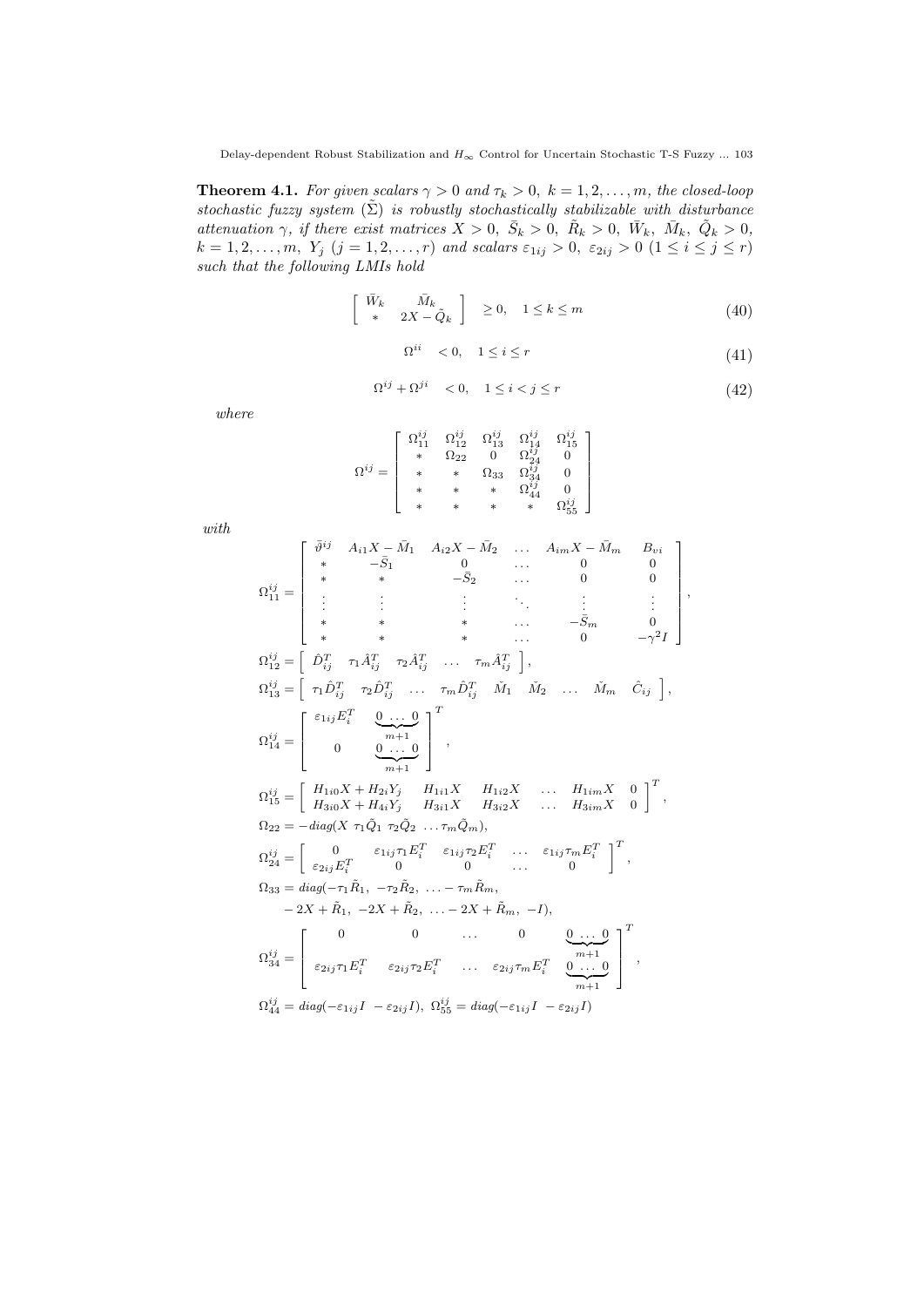*and*

$$
\bar{\vartheta}^{ij} = (A_{i0}X + B_{1i}Y_j) + (A_{i0}X + B_{1i}Y_j)^T + \sum_{k=1}^m (\tau_k \bar{W}_k + \bar{M}_k + \bar{M}_k^T + \bar{S}_k),
$$
  
\n
$$
\hat{A}_{ij}^T = [A_{i0}X + B_{1i}Y_j \quad A_{i1}X \quad A_{i2}X \quad \dots \quad A_{im}X \quad B_{vi}]^T,
$$
  
\n
$$
\hat{D}_{ij}^T = [D_{i0}X + B_{2i}Y_j \quad D_{i1}X \quad D_{i2}X \quad \dots \quad D_{im}X \quad D_{vi}]^T,
$$
  
\n
$$
\hat{C}_{ij}^T = [C_{i0}X + B_{3i}Y_j \quad C_{i1}X \quad C_{i2}X \quad \dots \quad C_{im}X \quad C_{vi}]^T,
$$
  
\n
$$
\check{M}_k = [\bar{M}_k^T \underbrace{0 \quad \dots \quad 0}_{m+1}]^T, \quad k = 1, 2, \dots, m.
$$

*Moreover the state feedback gain can be constructed as*  $K_j = Y_j X^{-1}$   $(j = 1, 2, \ldots, r)$ *.* 

*Proof.* For convenience, we set

$$
y(t) = \sum_{k=0}^{m} A_{ak}x(t - \tau_k) + B_v v(t),
$$
  

$$
g(t) = \sum_{k=0}^{m} D_{ak}x(t - \tau_k) + D_v v(t).
$$

From Theorem 3.2, the closed-loop system  $(\tilde{\Sigma})$  is robustly stochastically stable. Now we show that under the zero initial condition, system  $(\tilde{\Sigma})$  satisfies  $||z(t)||_{\mathcal{E}_2}$  < *γ* $|\psi(t)|_2$  for all nonzero  $v(t) \in L_2[0, \infty)$ . Choose a LKF candidate as defined in  $(21)$  and utilizing Itô's formula, we have

$$
\mathcal{L}V(x(t),t) \leq \sum_{i=1}^{r} \sum_{j=1}^{r} h_i h_j \zeta^T(t) \tilde{\Omega}^{ij} \zeta(t) - \sum_{k=1}^{m} \int_{t-\tau_k}^{t} g^T(s) R_k g(s) ds
$$

$$
+ \sum_{k=1}^{m} \left( \int_{t-\tau_k}^{t} g(s) dw(s) \right)^T R_k \left( \int_{t-\tau_k}^{t} g(s) dw(s) \right) \tag{43}
$$

where

$$
\tilde{\Omega}^{ij} = \Phi^{ij} + \hat{D}_{ij}^T(t)P\hat{D}_{ij}(t) + \hat{A}_{ij}^T(t) \left(\sum_{k=1}^m \tau_k Q_k\right) \hat{A}_{ij}(t) + \hat{D}_{ij}^T(t) \left(\sum_{k=1}^m \tau_k R_k\right) \hat{D}_{ij}(t),
$$
\n
$$
\Phi^{ij} = \begin{bmatrix}\n\varphi^{ij} & PA_{i1}(t) - M_1 & PA_{i2}(t) - M_2 & \dots & PA_{im}(t) - M_m & PB_{vi} \\
* & -S_1 & 0 & \dots & 0 & 0 \\
* & * & -S_2 & \dots & 0 & 0 \\
\vdots & \vdots & \vdots & \ddots & \vdots & \vdots \\
* & * & * & \dots & -S_m & 0 \\
* & * & * & * & * & 0\n\end{bmatrix}
$$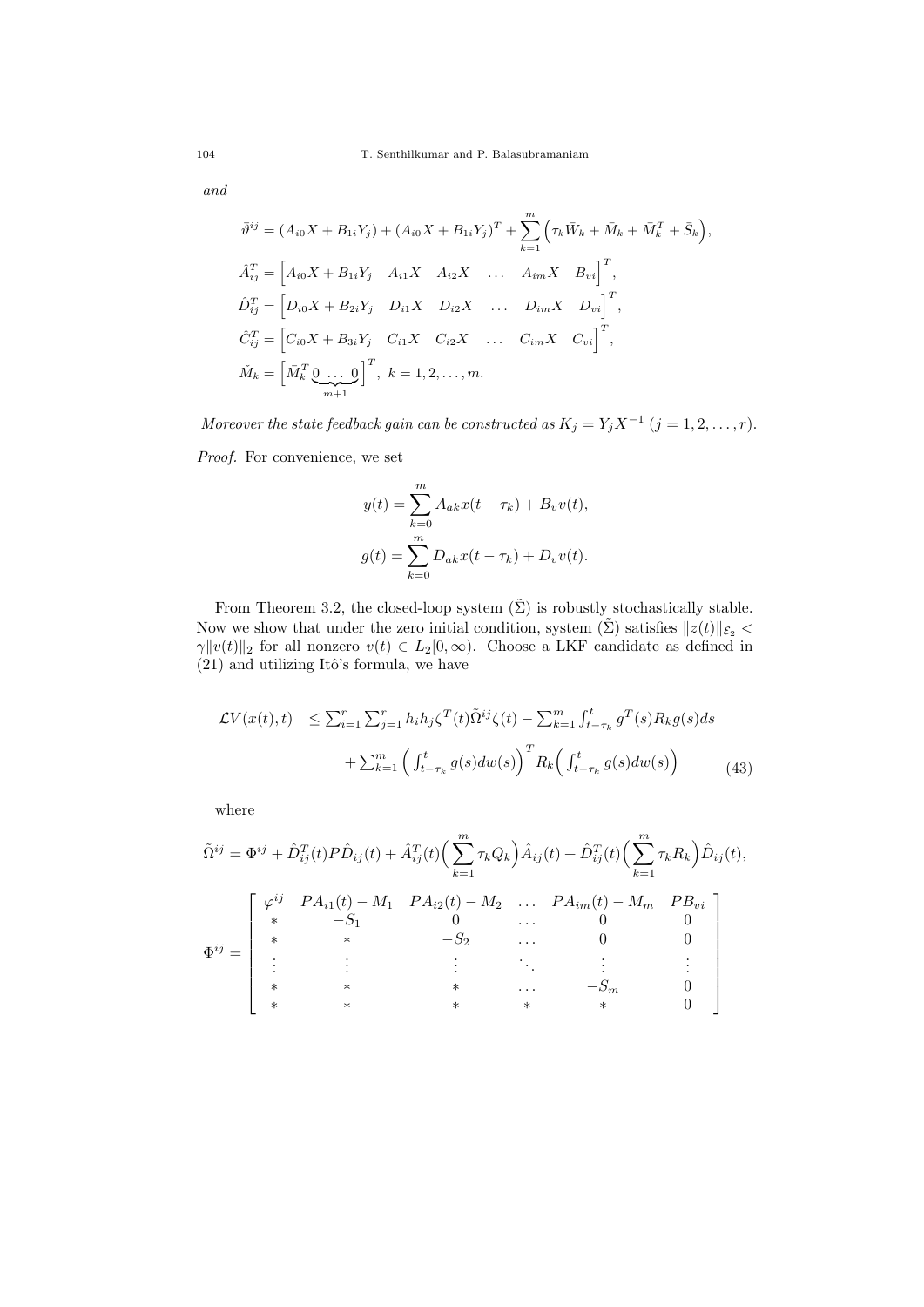with

$$
\hat{A}_{ij}^T(t) = \begin{bmatrix} A_{i0}(t) + B_{1i}(t)K_j & A_{i1}(t) & A_{i2}(t) & \dots & A_{im}(t) & B_{vi} \end{bmatrix}^T,
$$
  
\n
$$
\hat{D}_{ij}^T(t) = \begin{bmatrix} D_{i0}(t) + B_{2i}(t)K_j & D_{i1}(t) & D_{i2}(t) & \dots & D_{im}(t) & D_{vi} \end{bmatrix}^T,
$$
  
\n
$$
\zeta^T(t) = \begin{bmatrix} x^T(t) & x^T(t - \tau_1) & x^T(t - \tau_2) & \dots & x^T(t - \tau_m) & v^T(t) \end{bmatrix}
$$

and  $\varphi^{ij}$  are defined as in the proof of Theorem 3.1.

Note that

$$
z^{T}(t)z(t) = \sum_{i=1}^{r} \sum_{j=1}^{r} \sum_{q=1}^{r} \sum_{l=1}^{r} h_{i}h_{j}h_{q}h_{l}\zeta^{T}(t)\tilde{C}_{ij}^{T}\tilde{C}_{ql}\zeta(t),
$$
  

$$
\leq \sum_{i=1}^{r} \sum_{j=1}^{r} h_{i}h_{j}\zeta^{T}(t)\tilde{C}_{ij}^{T}\tilde{C}_{ij}\zeta(t)
$$
(44)

where

$$
\tilde{C}_{ij}^T = \begin{bmatrix} C_{i0} + B_{3i}K_j & C_{i1} & C_{i2} & \dots & C_{im} & C_{vi} \end{bmatrix}^T.
$$

Now, we set

$$
J(t) = \mathcal{E}\left\{\int_0^t \left[z^T(s)z(s) - \gamma^2 v^T(s)v(s)\right]ds\right\}
$$
\n(45)

where  $t > 0$ . Because  $V(\phi(t), 0) = 0$  under the initial condition, that is,  $\phi(t) = 0$ for  $t \in [-\tau, 0]$ , then by Itô's formula, it follows that

$$
J(t) = \mathcal{E}\Big\{\int_0^t \left[z^T(s)z(s) - \gamma^2 v^T(s)v(s) + \mathcal{L}V(x(s),s)\right]ds\Big\} - \mathcal{E}\Big\{V(x(t),t)\Big\},\
$$
  

$$
\leq \mathcal{E}\Big\{\int_0^t \left[z^T(s)z(s) - \gamma^2 v^T(s)v(s) + \mathcal{L}V(x(s),s)\right]ds\Big\},\
$$
  

$$
\leq \mathcal{E}\Big\{\int_0^t \zeta^T(s)\hat{\Omega}^{ij}\zeta(s)ds\Big\}
$$
(46)

where

$$
\hat{\Omega}^{ij} = \tilde{\Omega}^{ij} + \tilde{C}_{ij}^T \tilde{C}_{ij} + diag(\underbrace{0, \dots, 0}_{m+1}, -\gamma^2 I).
$$

Then, considering LMI (41) and (42), using the same technique as in the proof of Theorem 3.2, we have  $\hat{\Omega}^{ii} < 0$  and  $\hat{\Omega}^{ij} + \hat{\Omega}^{ji} < 0$ , which imply that  $J(t) < 0$ for *t* > 0, therefore we have  $||z(t)||_{\mathcal{E}_2} < \gamma ||v(t)||_2$ , which completes the proof of Theorem 4.1. Theorem 4.1.

**Remark 4.2.** Note that by Theorem 4.1, the problem of finding the upper bound of delay  $\tau_k$  (1  $\leq$  *k*  $\leq$  *m*) for given  $\gamma$  or the smallest attenuation level  $\gamma$  for a given  $\tau_k$  can be easily checked by testing the feasibility of corresponding LMIs. For instance, the smallest  $\gamma$  for given  $\tau_k$  obtainable from Theorem 4.1 can be determined by solving the following convex optimization problem:

$$
\begin{cases}\n\min \quad \chi \\
\text{subject to} \quad X > 0, \ \bar{S}_k > 0, \ \bar{R}_k > 0, \ \bar{W}_k > 0, \ \tilde{Q}_k > 0 \ (1 \leq k \leq m), \\
\varepsilon_{1ij} > 0, \ \varepsilon_{2ij} > 0 \ (1 \leq i \leq j \leq r) \ \text{and} \ LMIs \quad (42) - (40) \quad \text{with} \quad \chi = \gamma^2,\n\end{cases}
$$

then, the minimum value of optimal  $H_{\infty}$  performance  $\gamma^*$  is given by  $\gamma^* = min(\chi)^{1/2}$ .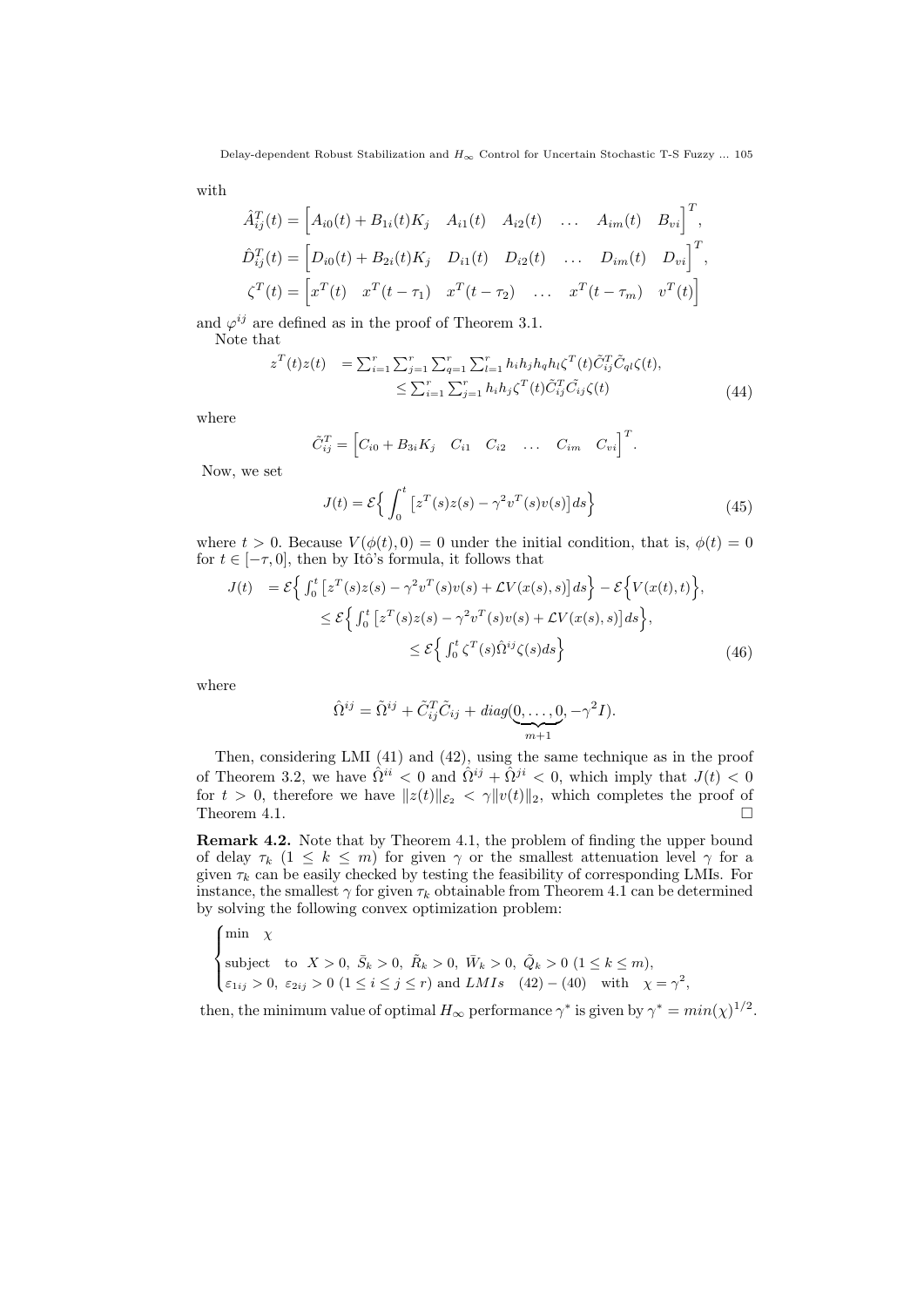# 5. **Numerical Example**

In this section, we provide an example to demonstrate the effectiveness of the proposed method.

Consider the uncertain stochastic T-S fuzzy system  $(\tilde{\Sigma})$  with parameters as follows

$$
A_{10} = \begin{bmatrix} -7.4 & 1.2 \\ 1 & -5.3 \end{bmatrix}, A_{20} = \begin{bmatrix} -6.2 & 2 \\ 1 & -3 \end{bmatrix}, A_{11} = \begin{bmatrix} 0.01 & 0.6 \\ 0.1 & 1.6 \end{bmatrix},
$$
  
\n
$$
A_{21} = \begin{bmatrix} 0.2 & 0.5 \\ 0.3 & 0.5 \end{bmatrix}, A_{12} = \begin{bmatrix} 0.2 & -0.3 \\ 0.5 & -0.4 \end{bmatrix}, A_{22} = \begin{bmatrix} 1.2 & 1 \\ 0.2 & 0.5 \end{bmatrix},
$$
  
\n
$$
B_{11} = \begin{bmatrix} 0.01 & 0.2 \\ 0.8 & 0.6 \end{bmatrix}, B_{12} = \begin{bmatrix} 2 & 1 \\ 0.5 & 2 \end{bmatrix}, B_{v1} = \begin{bmatrix} -0.4 & 0 \\ 0 & 0.8 \end{bmatrix},
$$
  
\n
$$
B_{v2} = \begin{bmatrix} 1 & 2 \\ 3 & 1 \end{bmatrix}, D_{10} = \begin{bmatrix} 0.01 & 0 \\ 0 & 0.2 \end{bmatrix}, D_{20} = \begin{bmatrix} -0.8 & 0.5 \\ 0.6 & 0.5 \end{bmatrix},
$$
  
\n
$$
D_{11} = \begin{bmatrix} -0.1 & 0.1 \\ -0.3 & 0.6 \end{bmatrix}, B_{21} = \begin{bmatrix} 0.01 & 0.02 \\ 0.2 & 0.1 \end{bmatrix}, D_{12} = \begin{bmatrix} 0.2 & -0.3 \\ 0.1 & 0.1 \end{bmatrix},
$$
  
\n
$$
D_{v1} = \begin{bmatrix} -0.9 & 0.2 \\ 0.2 & 0.1 \end{bmatrix}, B_{21} = \begin{bmatrix} 0.1 & 0.3 \\ 0.1 & 0.8 \end{bmatrix}, B_{22} = \begin{bmatrix} 0.1 & -0.2 \\ 0.1 & 0.1 \end{bmatrix},
$$
  
\n
$$
D_{v1} = \begin{bmatrix} -0.9 & 0.2 \\ 0 & -0.2 \end{bmatrix}, D_{v2} = \begin{bmatrix}
$$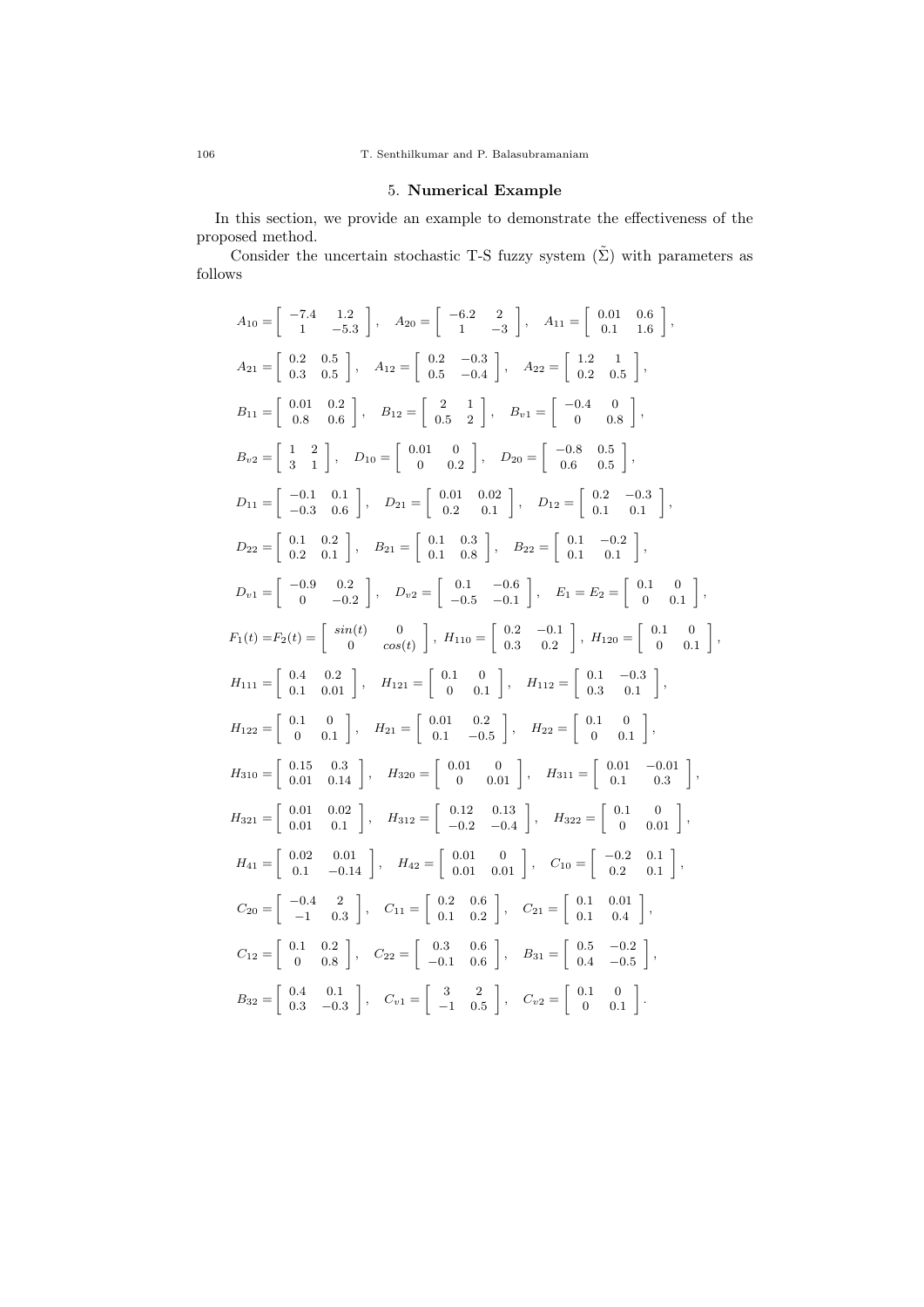

Figure 1. State Response of the Closed-loop System



Figure 2. Response of the Control Input

In this example, we assume that the delay  $\tau_1 = 0.1$ ,  $\tau_2 = 0.2$  and  $\gamma = 3.8$ . By using Matlab LMI control toolbox to solve the LMIs (40)-(42), we obtain a feasible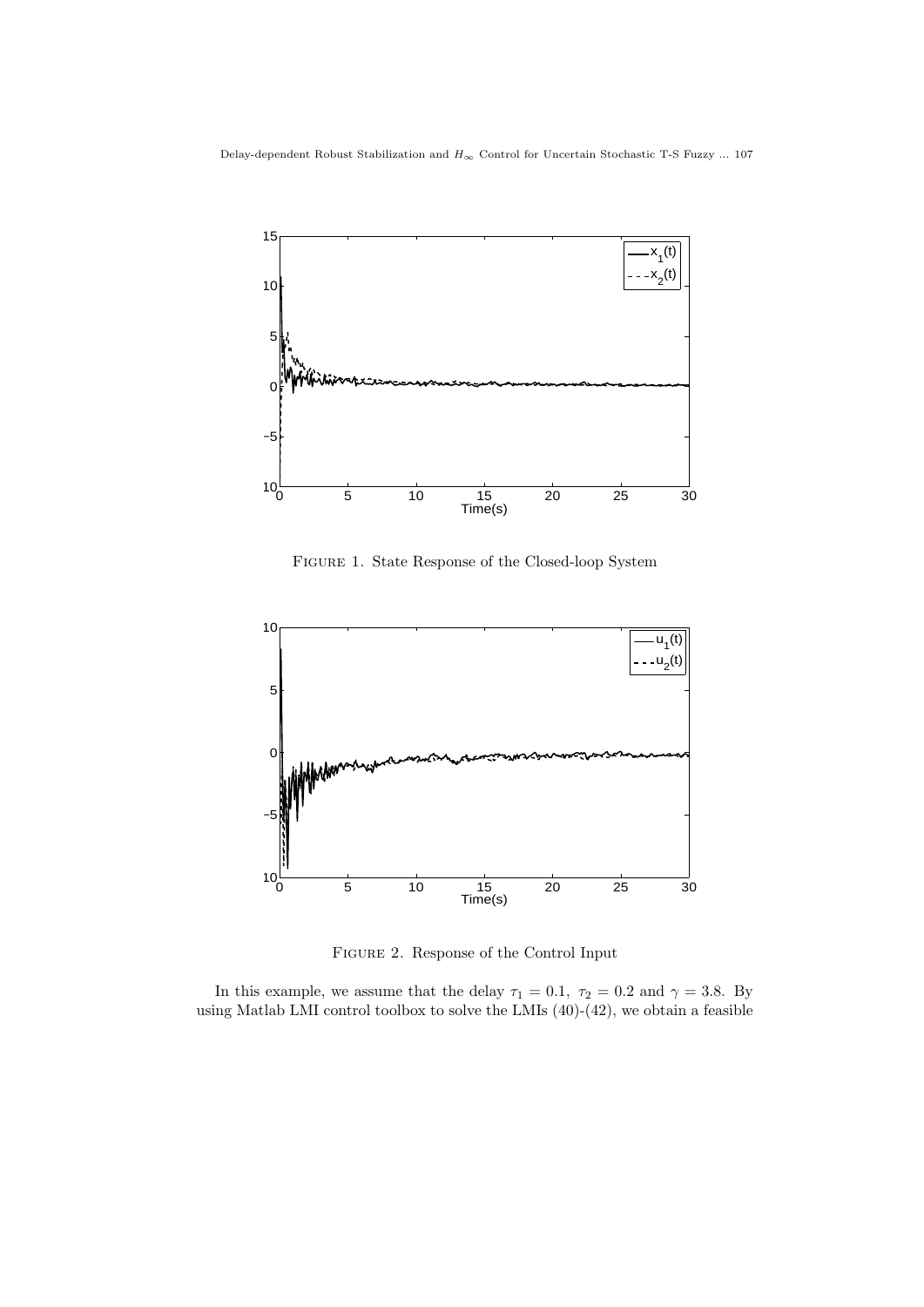

Figure 3. Response of the Controlled Output

set of solutions as follows

$$
X = \begin{bmatrix} 1.5628 & -0.3650 \\ -0.3650 & 0.5160 \end{bmatrix}, \quad \bar{S}_1 = \begin{bmatrix} 3.6545 & -0.3375 \\ -0.3375 & 1.9485 \end{bmatrix},
$$
  
\n
$$
\bar{S}_2 = \begin{bmatrix} 2.5080 & -0.5889 \\ -0.5889 & 0.6179 \end{bmatrix}, \quad \tilde{R}_1 = \begin{bmatrix} 2.1834 & -0.3808 \\ -0.3808 & 0.5170 \end{bmatrix},
$$
  
\n
$$
\tilde{R}_2 = \begin{bmatrix} 2.8517 & -0.6038 \\ -0.6038 & 0.9133 \end{bmatrix}, \quad \bar{W}_1 = \begin{bmatrix} 1.2172 & -0.2828 \\ -0.2828 & 0.8513 \end{bmatrix},
$$
  
\n
$$
\bar{W}_2 = \begin{bmatrix} 0.2743 & -0.0957 \\ -0.0957 & 0.1013 \end{bmatrix}, \quad \bar{M}_1 = \begin{bmatrix} -0.3934 & 0.1029 \\ 0.1897 & -0.2561 \end{bmatrix},
$$
  
\n
$$
\bar{M}_2 = \begin{bmatrix} -0.0668 & 0.0188 \\ 0.0391 & -0.0264 \end{bmatrix}, \quad \tilde{Q}_1 = \begin{bmatrix} 2.9597 & -0.6562 \\ -0.6562 & 0.9475 \end{bmatrix},
$$
  
\n
$$
\tilde{Q}_2 = \begin{bmatrix} 3.0907 & -0.7141 \\ -0.7141 & 1.0206 \end{bmatrix}.
$$

Then by Theorem 4.1, gain matrices of a desired state feedback control law can be chosen as

$$
K_1 = \begin{bmatrix} 0.2664 & -0.2126 \\ -0.3954 & -0.5721 \end{bmatrix}
$$
,  $K_2 = \begin{bmatrix} 0.9785 & -2.2852 \\ -1.1681 & -0.6724 \end{bmatrix}$ .

For convenience of simulation, defining the membership functions  $h_1(x_1(t)) =$  $\frac{1-\sin(x_1(t))}{2}$  and  $h_2(x_1(t)) = \frac{1+\sin(x_1(t))}{2}$ ; the initial function is  $\phi(t) = [-10, 10]^T$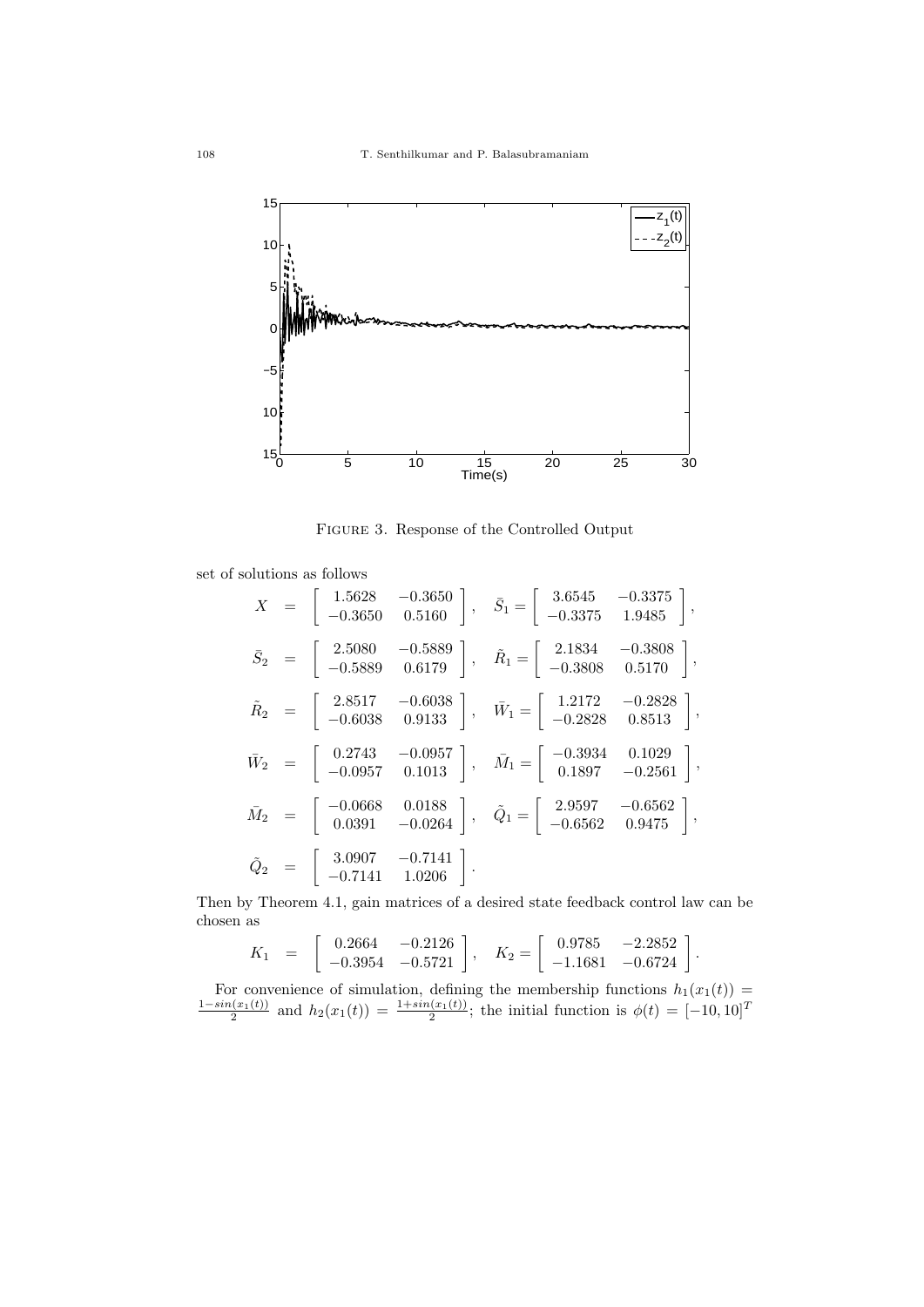with the delay  $\tau_1 = 0.1$ ,  $\tau_2 = 0.2$  and the disturbance input is assumed to be  $v_1(t) = \frac{1}{0.2+t^2}$ ,  $v_2(t) = \frac{1}{1+50t^2}$ ,  $t \ge 0$ . Then, with the state-feedback fuzzy controller as defined earlier, the simulation results of the state response of the closed-loop system is given in Figure 1, Figure 2 shows the control input while Figure 3 shows the controlled output. It is confirmed from the simulation results that all the expected objectives are well achieved.

## 6. **Conclusions**

In this paper, problems of robust stabilization and  $H_{\infty}$  control for uncertain stochastic fuzzy systems with multiple time delays are studied. Based on a new LKF and using the bounding techniques, the delay-dependent robust stabilization and  $H_{\infty}$  control scheme is presented in terms of LMIs. It has been shown that a desired state feedback fuzzy controller can be constructed when the given LMIs are feasible. Finally a numerical example is provided to demonstrate the effectiveness of the proposed method.

#### **REFERENCES**

- [1] M. Basin and A. Rodkina, *On delay-dependent stability for a class of nonlinear stochastic systems with multiple state delays*, Nonlinear Anal., **68** (2008), 2147-2157.
- [2] E. K. Boukas and Z. K. Liu, *Deterministic and stochastic time-delay systems*, Birkhuser, Boston, 2002.
- [3] S. Boyd, L. E. Ghauoi, E. Feron and V. Balakrishnan, *Linear matrix inequalities in system and control theory*, SIAM, Philadelphia, PA, 1994.
- [4] Y. Y. Cao and P. M. Frank, *Stability analysis and synthesis of nonlinear time-delay systems via linear Takagi-Sugeno fuzzy models*, Fuzzy Sets and Systems, **124** (2001), 213-229.
- [5] S. G. Cao, N. W. Rees and G. Feng, *Stability analysis and design for a class of continuoustime fuzzy control systems*, Int. J. Control, **64** (1996), 1069-1087.
- [6] W. H. Chen, Z. H. Guan and X. Lu, *Delay-dependent exponential stability of uncertain stochastic systems with multiple delays: an LMI approach*, Syst. Control. Lett., **54** (2005), 547-555.
- [7] B. Chen and X. Liu, *Delay-dependent robust H<sup>∞</sup> control for T-S fuzzy systems with time delay*, IEEE Trans. Fuzzy Syst., **13** (2005), 544-556.
- [8] B. Chen, X. Liu, C. Lin and K. Liu, *Robust H<sup>∞</sup> control of Takagi-Sugeno fuzzy systems with state and input time delays*, Fuzzy Sets and Systems, **160** (2009), 403-422.
- [9] G. Feng, *A survey on analysis and design of model-based fuzzy control systems*, IEEE Trans. Fuzzy Syst., **14** (2006), 676-697.
- [10] H. Gao, J. Lam and C. Wang, *Robust energy-to-peak filter design for stochastic time-delay systems*, Syst. Control. Lett., **55** (2006), 101-111.
- [11] X. P. Guan and C. L. Chen, *Delay-dependent guaranteed cost control for T-S fuzzy systems with time delays*, IEEE Trans. Fuzzy Syst., **12** (2004), 236-249.
- [12] L. V. Hien and V. N. Phat, *Robust stabilization of linear polytopic control systems with mixed delays*, Acta Math. Vietnamica, **35** (2010), 427-438.
- [13] D. Hinrichsen and A. J. Pritchard, *Stochastic H∞*, SIAM J. Control Optim., **36** (1998), 1504-1538.
- [14] F. H. Hsiao, *Robust H<sup>∞</sup> fuzzy control of nonlinear systems with multiple time delays*, Int. J. Syst. Sci., **38** (2007), 351-360.
- [15] L. Hu and A. Yang, *Fuzzy model-based control of nonlinear stochastic systems with timedelay*, Nonlinear Anal. TMA., **71** (2009), 2855-2865.
- [16] H. Huang and D. W. C. Ho, *Delay-dependent robust control of uncertain stochastic fuzzy systems with time-varying delay*, IET Control Theory Appl., **1** (2007), 1075-1085.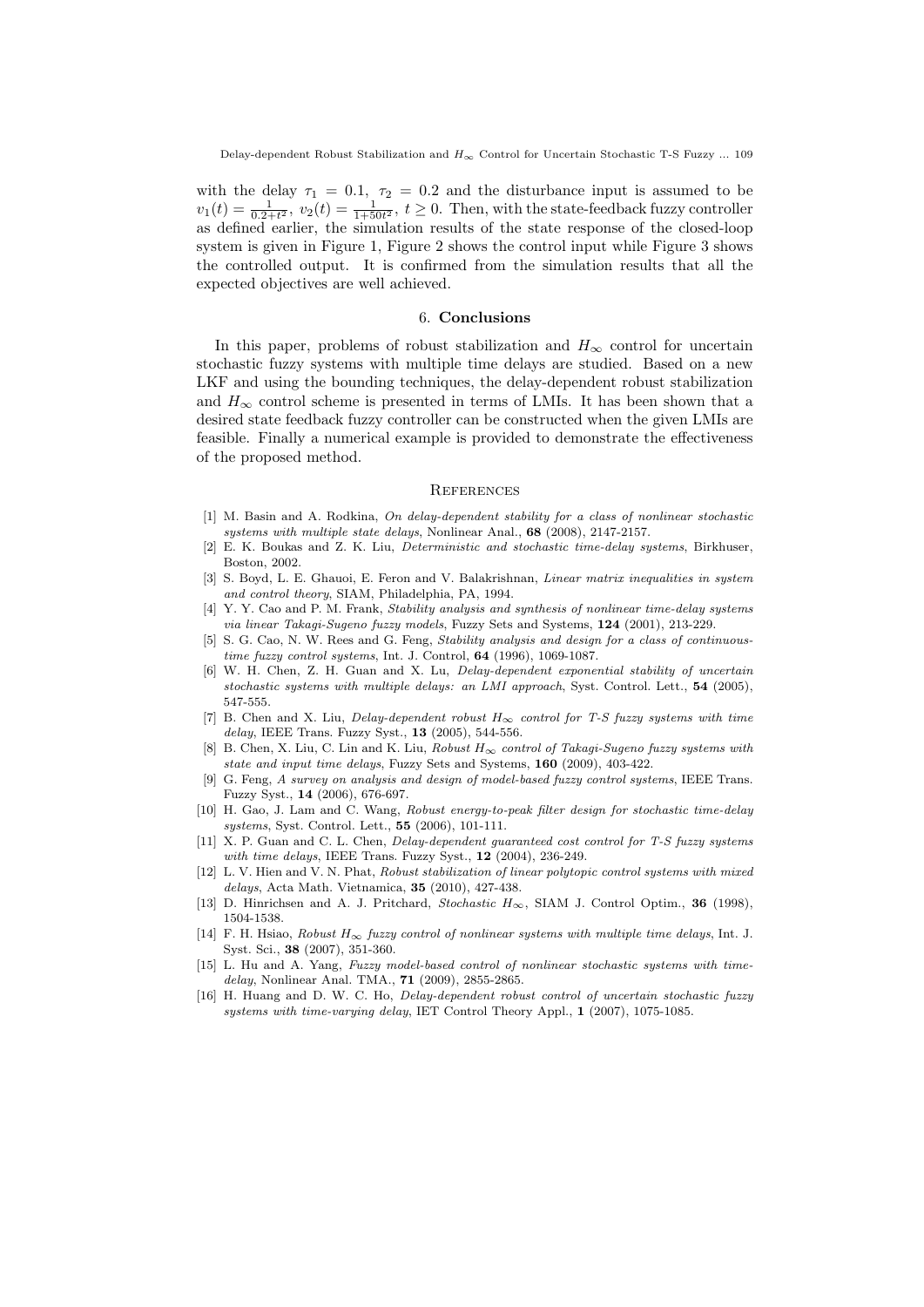- [17] H. L. Huang and F. G. Shi, *Robust control for T-S time-varying delay systems with norm bounded uncertainty based on LMI approach*, Iranian Journal of Fuzzy Systems, **6** (2009), 1-14.
- [18] V. B. Kolmanovskii and A. D. Myshkis, *Applied theory of functional differential equations*, Dordrecht, The Netherlands: Kluwer, 1992.
- [19] C. Lin, Q. G. Wang and T. H. Lee, *Improvement on observer-based H<sup>∞</sup> control for T-S fuzzy systems*, Automatica, **41** (2005), 1651-1656.
- [20] X. Mao, *Stochastic differential equations and their applications*, Horwood, Chichester, 1997.
- [21] Y. S. Moon, P. Park, W. H. Kwon and Y. S. Lee, *Delay-dependent robust stabilization of uncertain state-delayed systems*, Int. J. Control, **74** (2001), 1447-1455.
- [22] V. N. Phat, *Memoryless H<sup>∞</sup> controller design for switched non-linear systems with mixed time-varying delays*, Int. J. Control, **82** (2009), 1889-1898.
- [23] P. Shi and S. K. Nguang, *H<sup>∞</sup> output feedback control of fuzzy system models under sampled measurements*, Comput. Math. Appl., **46** (2003), 705-717.
- [24] K. Tanaka, T. Ikeda and H. O. Wang, *Fuzzy regulators and fuzzy observers: relaxed stability conditions and LMI-based designs*, IEEE Trans. Fuzzy Syst., **6** (1998), 250-265.
- [25] T. Takagi and M. Sugeno, *Fuzzy identification systems and it's application to modeling and control*, IEEE Trans. Syst. Man Cybern., **15** (1985), 116-132.
- [26] Z. Wang, D. W. C. Ho and X. Liu, *A note on the robust stability of uncertain stochastic fuzzy systems with time-delays*, IEEE Trans. Syst. Man, Cybern. A, **34** (2004), 570-576.
- [27] H. O. Wang, K. Tanaka and M. F. Griffn, *An approach to fuzzy control of nonlinear systems: stability and design issues*, IEEE Trans. Fuzzy Syst., **4** (1996), 14-23.
- [28] Y. Wang, L. Xie and C. E. de Souza, *Robust control of a class of uncertain nonlinear system*, Syst. Control. Lett., **19** (1992), 139-149.
- [29] S. Xu and T. Chen, *Robust*  $H_{\infty}$  *control for uncertain stochastic systems with state delay,* IEEE Trans. Automat. Contr., **47** (2002), 2089-2094.
- [30] S. Xu and J. Lam, *Robust H<sup>∞</sup> control for uncertain discrete time-delay fuzzy systems via output feedback controllers*, IEEE Trans. Fuzzy Syst., **13** (2005), 82-93.
- [31] R. Yang, H. Gao and P. Shi, *Delay-dependent robust H<sup>∞</sup> control for uncertain stochastic time-delay systems*, Int. J. Robust Nonlinear Control, **20** (2010), 1852-1865.
- [32] Z. Yi and P. A. Heng, *Stability of fuzzy control systems with bounded uncertain delays*, IEEE Trans. Fuzzy Syst., **10** (2002), 92-97.
- [33] J. Yoneyama, *New robust stability conditions and design of robust stabilizing controllers for Takagi-Sugeno fuzzy time-delay systems*, IEEE Trans. Fuzzy Syst., **15** (2007), 828-839.
- [34] Y. Zhao, H. Gao, J. Lam and B. Du, *Stability and stabilization of delayed T-S fuzzy systems: a delay partitioning approach*, IEEE Trans. Fuzzy Syst., **17** (2009), 750-762.
- [35] H. Zhang, Q. Gong and Y. Wang, *Delay-dependent robust H<sup>∞</sup> control for uncertain fuzzy hyperbolic systems with multiple delays*, Progr. Natur. Sci., **18** (2008), 97-104.
- [36] H. Zhang, S. Lun and D. Liu, *Fuzzy H<sup>∞</sup> filter design for a class of nonlinear discrete-time systems with multiple time delays*, IEEE Trans. Fuzzy Syst., **15** (2007), 453-469.
- [37] H. Zhang, Y. Wang and D. Liu, *Delay-dependent guaranteed cost control for uncertain stochastic fuzzy systems with multiple time delays*, IEEE Trans. Syst., Man, Cybern. B, Cybern., **38** (2008), 126-140.
- [38] B. Zhang, S. Xu, G. Zong and Y. Zou, *Delay-dependent stabilization for stochastic fuzzy systems with time delays*, Fuzzy Sets and Systems, **158** (2007), 2238-2250.
- [39] S. Zhou, G. Feng, J. Lam and S. Xu, *Robust H<sup>∞</sup> control for discrete-time fuzzy systems via basis-dependent Lyapunov functions*, Information Sciences, **174** (2005), 197-217.
- [40] S. Zhou and T. Li, *Robust stabilization for delayed discrete-time fuzzy systems via basisdependent Lyapunov-Krasovskii function*, Fuzzy Sets and Systems, **151**(2005), 139-153.

T. Senthilkumar, Department of Mathematics, Gandhigram Rural Institute-Deemed University, Gandhigram - 624 302, Tamilnadu, India

*E-mail address*: tskumar2410@gmail.com